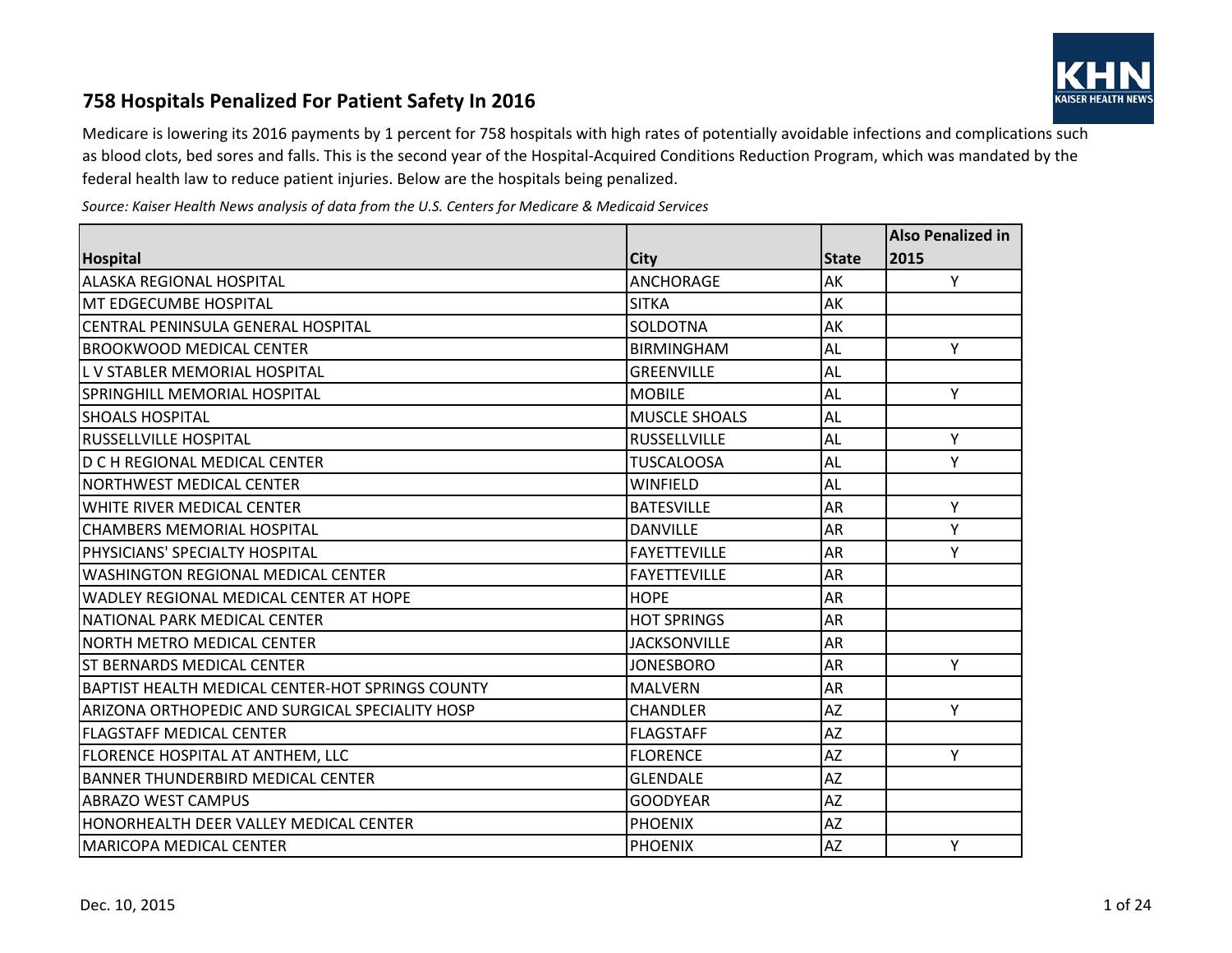|                                                |                       |              | <b>Also Penalized in</b> |
|------------------------------------------------|-----------------------|--------------|--------------------------|
| <b>Hospital</b>                                | <b>City</b>           | <b>State</b> | 2015                     |
| YAVAPAI REGIONAL MEDICAL CENTER-EAST CAMPUS    | PRESCOTT VALLEY       | <b>AZ</b>    |                          |
| MT GRAHAM REGIONAL MEDICAL CENTER              | <b>SAFFORD</b>        | <b>AZ</b>    |                          |
| <b>BANNER IRONWOOD MEDICAL CENTER</b>          | <b>SAN TAN VALLEY</b> | AZ           | Y                        |
| SCOTTSDALE SHEA MEDICAL CENTER                 | <b>SCOTTSDALE</b>     | AZ           |                          |
| SELLS INDIAN HEALTH SERVICE HOSPITAL           | <b>SELLS</b>          | AZ           | Y                        |
| BANNER-UNIVERSITY MEDICAL CENTER TUCSON CAMPUS | <b>TUCSON</b>         | AZ           | Y                        |
| <b>ST JOSEPH'S HOSPITAL</b>                    | <b>TUCSON</b>         | <b>AZ</b>    |                          |
| <b>TUCSON MEDICAL CENTER</b>                   | <b>TUCSON</b>         | AZ           | Y                        |
| <b>WHITERIVER PHS INDIAN HOSPITAL</b>          | <b>WHITERIVER</b>     | AZ           |                          |
| ANAHEIM GLOBAL MEDICAL CENTER                  | ANAHEIM               | CA           |                          |
| KAISER FOUNDATION HOSPITAL - ANTIOCH           | <b>ANTIOCH</b>        | CA           | Y                        |
| <b>BAKERSFIELD HEART HOSPITAL</b>              | <b>BAKERSFIELD</b>    | CA           |                          |
| <b>KERN MEDICAL CENTER</b>                     | <b>BAKERSFIELD</b>    | CA           |                          |
| <b>SAN JOAQUIN COMMUNITY HOSPITAL</b>          | <b>BAKERSFIELD</b>    | CA           | Y                        |
| PROVIDENCE SAINT JOSEPH MEDICAL CTR            | <b>BURBANK</b>        | CA           |                          |
| <b>EDEN MEDICAL CENTER</b>                     | <b>CASTRO VALLEY</b>  | CA           |                          |
| <b>CLOVIS COMMUNITY MEDICAL CENTER</b>         | <b>CLOVIS</b>         | CA           | Y                        |
| ARROWHEAD REGIONAL MEDICAL CENTER              | <b>COLTON</b>         | CA           | Y                        |
| JOHN MUIR MEDICAL CENTER - CONCORD CAMPUS      | CONCORD               | CA           | Y                        |
| SHARP CORONADO HOSPITAL AND HLTHCR CTR         | <b>CORONADO</b>       | CA           | Y                        |
| <b>FAIRVIEW DEVELOPMENTAL CENTER</b>           | <b>COSTA MESA</b>     | CA           | Y                        |
| <b>DELANO REGIONAL MEDICAL CENTER</b>          | <b>DELANO</b>         | CA           |                          |
| EL CENTRO REGIONAL MEDICAL CENTER              | <b>EL CENTRO</b>      | CA           | Y                        |
| SONOMA DEVELOPMENTAL CENTER                    | <b>ELDRIDGE</b>       | CA           |                          |
| SCRIPPS MEMORIAL HOSPITAL - ENCINITAS          | <b>ENCINITAS</b>      | CA           | Y                        |
| <b>NORTHBAY MEDICAL CENTER</b>                 | <b>FAIRFIELD</b>      | CA           |                          |
| KAISER FOUNDATION HOSPITAL - FREMONT           | <b>FREMONT</b>        | CA           | Υ                        |
| <b>COMMUNITY REGIONAL MEDICAL CENTER</b>       | <b>FRESNO</b>         | CA           | Y                        |
| SAINT AGNES MEDICAL CENTER                     | <b>FRESNO</b>         | CA           | Y                        |
| <b>USC VERDUGO HILLS HOSPITAL</b>              | <b>GLENDALE</b>       | CA           |                          |
| <b>MARIN GENERAL HOSPITAL</b>                  | <b>GREENBRAE</b>      | CA           | Y                        |
| ADVENTIST MEDICAL CENTER                       | <b>HANFORD</b>        | CA           |                          |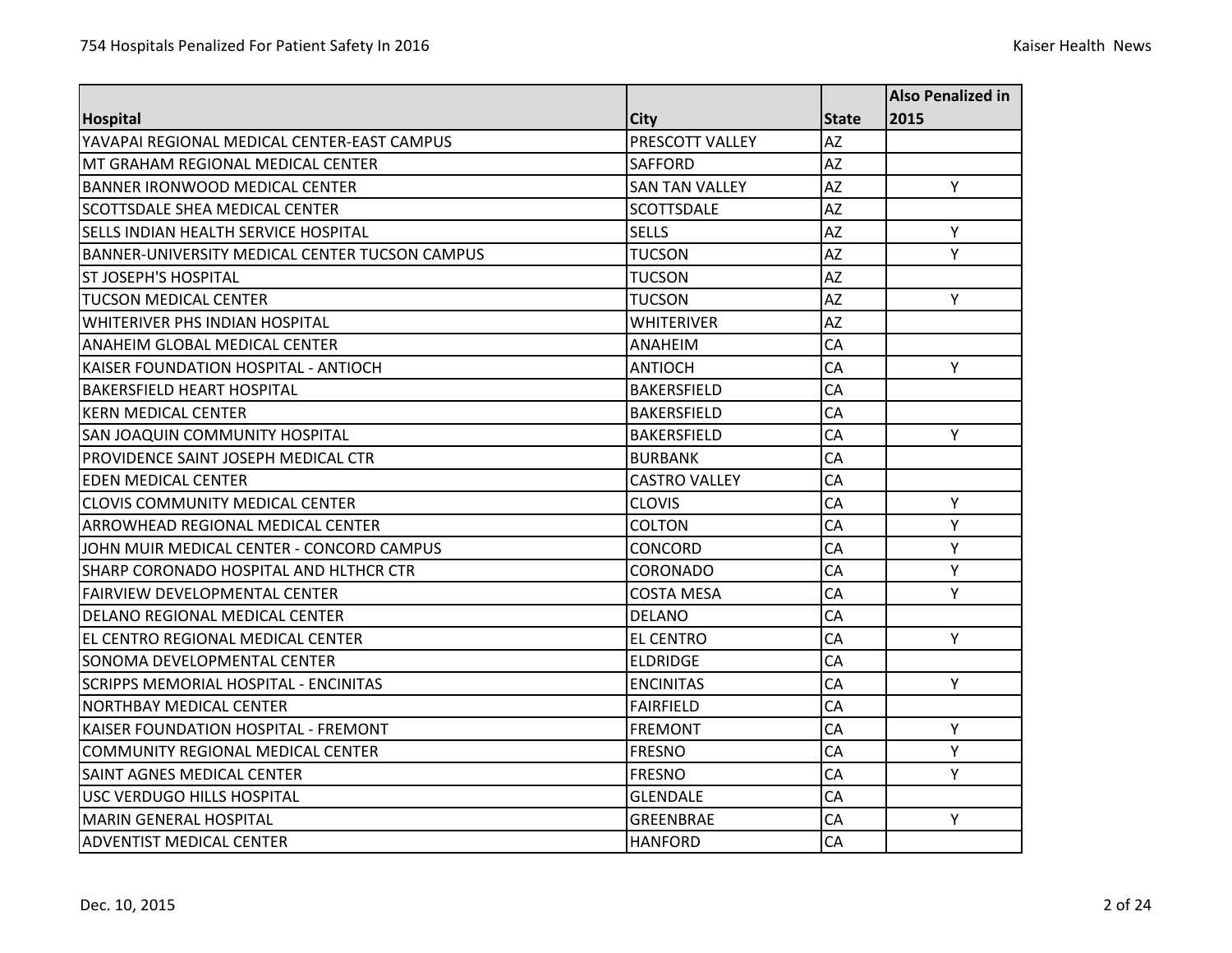|                                               |                        |              | <b>Also Penalized in</b> |
|-----------------------------------------------|------------------------|--------------|--------------------------|
| <b>Hospital</b>                               | <b>City</b>            | <b>State</b> | 2015                     |
| <b>COMMUNITY HOSPITAL OF HUNTINGTON PARK</b>  | <b>HUNTINGTON PARK</b> | CA           |                          |
| <b>GEORGE L MEE MEMORIAL HOSPITAL</b>         | <b>KING CITY</b>       | CA           |                          |
| <b>SCRIPPS GREEN HOSPITAL</b>                 | LA JOLLA               | CA           | Y                        |
| <b>ANTELOPE VALLEY HOSPITAL</b>               | LANCASTER              | CA           | Y                        |
| LOMA LINDA UNIVERSITY MEDICAL CENTER          | LOMA LINDA             | CA           | Υ                        |
| <b>COLLEGE MEDICAL CENTER</b>                 | <b>LONG BEACH</b>      | CA           |                          |
| LONG BEACH MEMORIAL MEDICAL CENTER            | <b>LONG BEACH</b>      | CA           | Y                        |
| <b>CEDARS-SINAI MEDICAL CENTER</b>            | <b>LOS ANGELES</b>     | CA           |                          |
| EAST LOS ANGELES DOCTORS HOSPITAL             | <b>LOS ANGELES</b>     | CA           | Y                        |
| <b>KECK HOSPITAL OF USC</b>                   | <b>LOS ANGELES</b>     | CA           | Υ                        |
| RONALD REAGAN U C L A MEDICAL CENTER          | <b>LOS ANGELES</b>     | CA           | Y                        |
| SAINT FRANCIS MEDICAL CENTER                  | LYNWOOD                | CA           |                          |
| CONTRA COSTA REGIONAL MEDICAL CENTER          | <b>MARTINEZ</b>        | CA           | Y                        |
| <b>RIDEOUT MEMORIAL HOSPITAL</b>              | <b>MARYSVILLE</b>      | CA           | Y                        |
| <b>MENLO PARK SURGICAL HOSPITAL</b>           | <b>MENLO PARK</b>      | CA           |                          |
| <b>PROVIDENCE HOLY CROSS MEDICAL CENTER</b>   | <b>MISSION HILLS</b>   | CA           | Υ                        |
| <b>MISSION HOSPITAL REGIONAL MED CENTER</b>   | <b>MISSION VIEJO</b>   | CA           |                          |
| <b>MEMORIAL MEDICAL CENTER</b>                | <b>MODESTO</b>         | CA           |                          |
| STANISLAUS SURGICAL HOSPITAL                  | <b>MODESTO</b>         | CA           | Υ                        |
| <b>QUEEN OF THE VALLEY MEDICAL CENTER</b>     | <b>NAPA</b>            | CA           | Y                        |
| NORTHRIDGE HOSPITAL MEDICAL CENTER            | <b>NORTHRIDGE</b>      | CA           | Y                        |
| <b>HIGHLAND HOSPITAL</b>                      | <b>OAKLAND</b>         | CA           |                          |
| KAISER FOUNDATION HOSPITAL - OAKLAND/RICHMOND | <b>OAKLAND</b>         | CA           | Y                        |
| <b>TRI-CITY MEDICAL CENTER</b>                | <b>OCEANSIDE</b>       | CA           |                          |
| CHAPMAN GLOBAL MEDICAL CENTER                 | ORANGE                 | CA           | Y                        |
| <b>ST JOSEPH HOSPITAL</b>                     | ORANGE                 | CA           | Y                        |
| MISSION COMMUNITY HOSPITAL                    | PANORAMA CITY          | CA           | Y                        |
| PLACENTIA LINDA HOSPITAL                      | <b>PLACENTIA</b>       | <b>CA</b>    | Y                        |
| LANTERMAN DEVELOPMENTAL CENTER                | POMONA                 | CA           | Υ                        |
| PORTERVILLE DEVELOPMENTAL CENTER              | <b>PORTERVILLE</b>     | CA           | Y                        |
| PATIENTS' HOSPITAL OF REDDING                 | <b>REDDING</b>         | CA           |                          |
| KAISER FOUNDATION HOSPITAL - REDWOOD CITY     | <b>REDWOOD CITY</b>    | CA           | Y                        |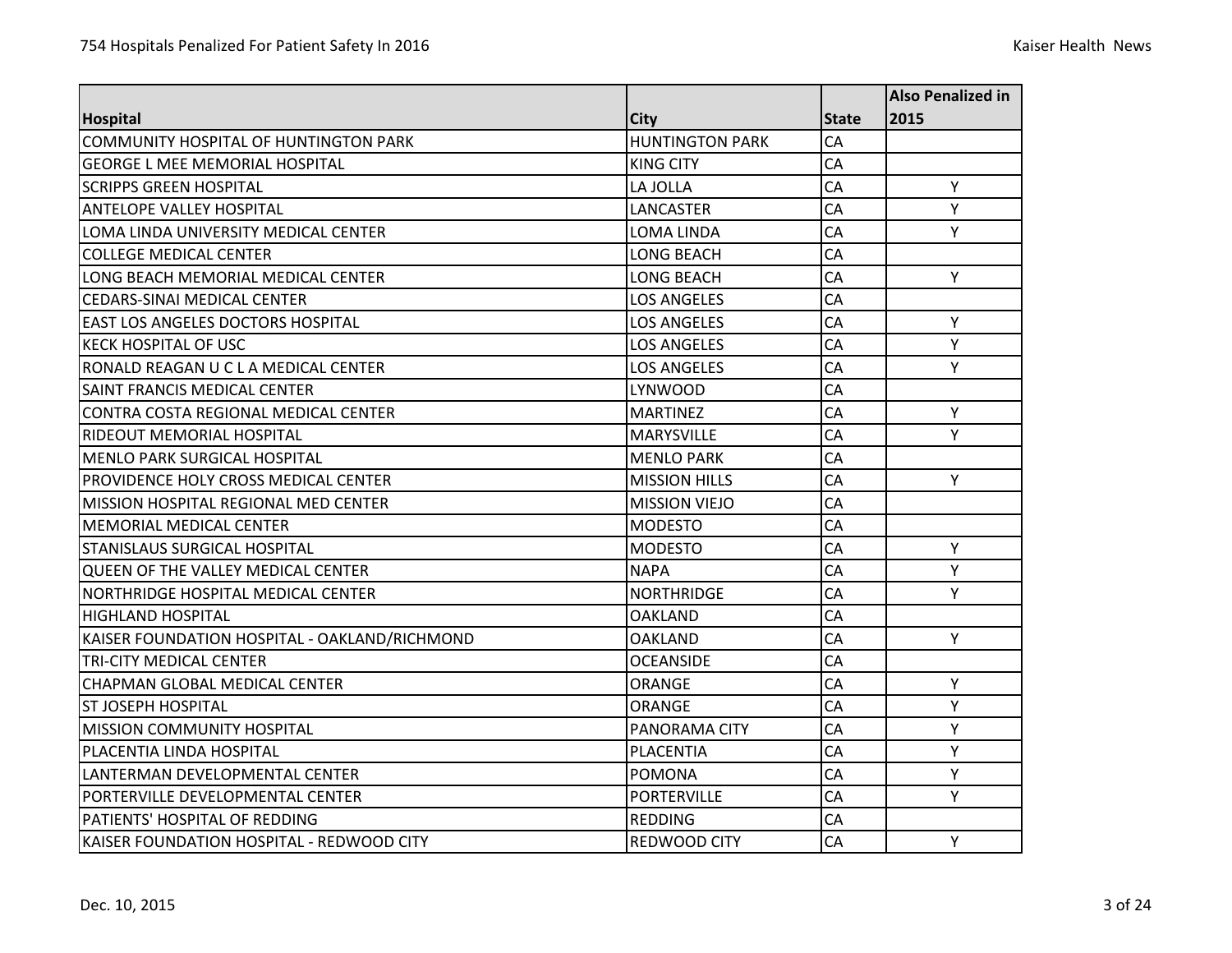|                                                    |                         |              | <b>Also Penalized in</b> |
|----------------------------------------------------|-------------------------|--------------|--------------------------|
| <b>Hospital</b>                                    | <b>City</b>             | <b>State</b> | 2015                     |
| <b>ADVENTIST MEDICAL CENTER - REEDLEY</b>          | <b>REEDLEY</b>          | CA           |                          |
| KAISER FOUNDATION HOSP SO SACRAMENTO               | <b>SACRAMENTO</b>       | CA           |                          |
| KAISER FOUNDATION HOSPITAL - SACRAMENTO            | SACRAMENTO              | CA           |                          |
| IST HELENA HOSPITAL                                | <b>SAINT HELENA</b>     | CA           | Y                        |
| <b>SCRIPPS MERCY HOSPITAL</b>                      | <b>SAN DIEGO</b>        | CA           | Y                        |
| UNIVERSITY OF CALIFORNIA SAN DIEGO MEDICAL CENTER  | <b>SAN DIEGO</b>        | CA           | Y                        |
| CALIFORNIA PACIFIC MEDICAL CTR - ST. LUKE'S CAMPUS | <b>SAN FRANCISCO</b>    | CA           |                          |
| CALIFORNIA PACIFIC MEDICAL CTR-DAVIES CAMPUS HOSP  | <b>SAN FRANCISCO</b>    | CA           |                          |
| CALIFORNIA PACIFIC MEDICAL CTR-PACIFIC CAMPUS HOSP | <b>SAN FRANCISCO</b>    | CA           |                          |
| SAN GABRIEL VALLEY MEDICAL CENTER                  | <b>SAN GABRIEL</b>      | CA           | Υ                        |
| KAISER FOUNDATION HOSPITAL-SAN JOSE                | <b>SAN JOSE</b>         | CA           | Υ                        |
| <b>REGIONAL MEDICAL CENTER OF SAN JOSE</b>         | <b>SAN JOSE</b>         | CA           |                          |
| ORANGE COUNTY GLOBAL MEDICAL CENTER                | <b>SANTA ANA</b>        | CA           | Y                        |
| <b>PROVIDENCE SAINT JOHN'S HEALTH CENTER</b>       | <b>SANTA MONICA</b>     | CA           |                          |
| SANTA MONICA - UCLA MED CTR & ORTHOPAEDIC HOSPITAL | <b>SANTA MONICA</b>     | CA           | Υ                        |
| SIMI VALLEY HOSPITAL & HEALTH CARE SERVICES        | <b>SIMI VALLEY</b>      | CA           | Y                        |
| SONORA REGIONAL MEDICAL CENTER                     | <b>SONORA</b>           | CA           |                          |
| <b>BARTON MEMORIAL HOSPITAL</b>                    | <b>SOUTH LAKE TAHOE</b> | CA           |                          |
| <b>STANFORD HEALTH CARE</b>                        | <b>STANFORD</b>         | CA           |                          |
| <b>DAMERON HOSPITAL</b>                            | <b>STOCKTON</b>         | CA           |                          |
| PACIFICA HOSPITAL OF THE VALLEY                    | <b>SUN VALLEY</b>       | CA           | Y                        |
| LAC/HARBOR-UCLA MED CENTER                         | <b>TORRANCE</b>         | CA           | Y                        |
| TORRANCE MEMORIAL MEDICAL CENTER                   | <b>TORRANCE</b>         | CA           |                          |
| <b>TULARE REGIONAL MEDICAL CENTER</b>              | <b>TULARE</b>           | CA           |                          |
| EMANUEL MEDICAL CENTER                             | <b>TURLOCK</b>          | CA           | Υ                        |
| ISAN ANTONIO REGIONAL HOSPITAL                     | <b>UPLAND</b>           | CA           | Y                        |
| KAISER FOUNDATION HOSPITAL - VACAVILLE             | <b>VACAVILLE</b>        | CA           | Y                        |
| KAISER FOUNDATION HOSPITAL AND REHAB CENTER        | VALLEJO                 | CA           | Y                        |
| VENTURA COUNTY MEDICAL CENTER                      | <b>VENTURA</b>          | CA           | Y                        |
| JOHN MUIR MEDICAL CENTER - WALNUT CREEK CAMPUS     | <b>WALNUT CREEK</b>     | CA           | Υ                        |
| KAISER FOUNDATION HOSPITAL - WALNUT CREEK          | <b>WALNUT CREEK</b>     | CA           |                          |
| <b>WEST HILLS HOSPITAL &amp; MEDICAL CENTER</b>    | <b>WEST HILLS</b>       | CA           |                          |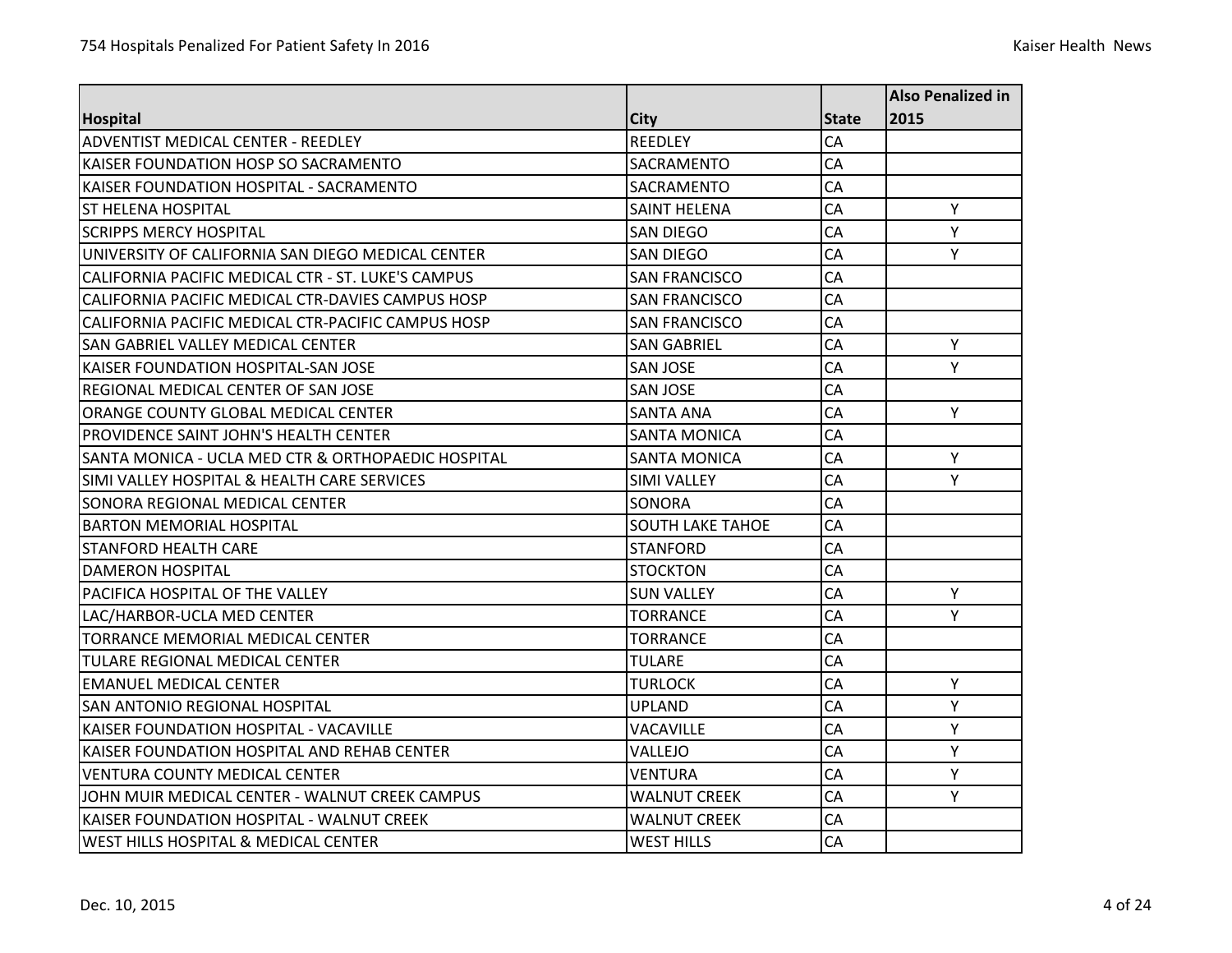| <b>Hospital</b>                                  | <b>City</b>             | <b>State</b> | <b>Also Penalized in</b> |
|--------------------------------------------------|-------------------------|--------------|--------------------------|
|                                                  |                         |              | 2015                     |
| <b>MOTION PICTURE &amp; TELEVISION HOSPITAL</b>  | <b>WOODLAND HILLS</b>   | CA           | Y                        |
| UNIVERSITY COLO HEALTH MEMORIAL HOSPITAL CENTRAL | <b>COLORADO SPRINGS</b> | CO           |                          |
| <b>DENVER HEALTH MEDICAL CENTER</b>              | <b>DENVER</b>           | CO           |                          |
| <b>VALLEY VIEW HOSPITAL ASSOCIATION</b>          | <b>GLENWOOD SPRINGS</b> | CO           | Y                        |
| <b>GOOD SAMARITAN MEDICAL CENTER</b>             | LAFAYETTE               | CO           |                          |
| ORTHOCOLORADO HOSPITAL AT ST ANTHONY MED CAMPUS  | <b>LAKEWOOD</b>         | CO           | Y                        |
| CENTURA HEALTH-ST MARY CORWIN MEDICAL CENTER     | <b>PUEBLO</b>           | CO           | Y                        |
| <b>STERLING REGIONAL MEDCENTER</b>               | <b>STERLING</b>         | CO           | Y                        |
| <b>CONNECTICUT HOSPICE INC, THE</b>              | <b>BRANFORD</b>         | <b>CT</b>    | Υ                        |
| <b>BRIDGEPORT HOSPITAL</b>                       | <b>BRIDGEPORT</b>       | <b>CT</b>    | Υ                        |
| <b>DANBURY HOSPITAL</b>                          | <b>DANBURY</b>          | <b>CT</b>    | Y                        |
| <b>JOHN DEMPSEY HOSPITAL</b>                     | <b>FARMINGTON</b>       | <b>CT</b>    | Y                        |
| <b>GREENWICH HOSPITAL ASSOCIATION</b>            | <b>GREENWICH</b>        | <b>CT</b>    |                          |
| <b>HARTFORD HOSPITAL</b>                         | <b>HARTFORD</b>         | <b>CT</b>    | Y                        |
| ST FRANCIS HOSPITAL & MEDICAL CENTER             | HARTFORD                | <b>CT</b>    |                          |
| <b>MANCHESTER MEMORIAL HOSPITAL</b>              | <b>MANCHESTER</b>       | <b>CT</b>    | Y                        |
| <b>MIDDLESEX HOSPITAL</b>                        | MIDDLETOWN              | <b>CT</b>    |                          |
| HOSPITAL OF CENTRAL CONNECTICUT, THE             | <b>NEW BRITAIN</b>      | <b>CT</b>    | Y                        |
| YALE-NEW HAVEN HOSPITAL                          | <b>NEW HAVEN</b>        | <b>CT</b>    | Y                        |
| LAWRENCE & MEMORIAL HOSPITAL                     | <b>NEW LONDON</b>       | <b>CT</b>    |                          |
| <b>NORWALK HOSPITAL ASSOCIATION</b>              | <b>NORWALK</b>          | <b>CT</b>    | Y                        |
| STAMFORD HOSPITAL                                | <b>STAMFORD</b>         | <b>CT</b>    | Y                        |
| <b>CHARLOTTE HUNGERFORD HOSPITAL</b>             | <b>TORRINGTON</b>       | <b>CT</b>    |                          |
| <b>SAINT MARYS HOSPITAL</b>                      | <b>WATERBURY</b>        | <b>CT</b>    |                          |
| <b>WATERBURY HOSPITAL</b>                        | <b>WATERBURY</b>        | <b>CT</b>    | Y                        |
| WINDHAM COMM MEM HOSP & HATCH HOSP               | <b>WILLIMANTIC</b>      | <b>CT</b>    | Y                        |
| <b>GEORGE WASHINGTON UNIV HOSPITAL</b>           | <b>WASHINGTON</b>       | <b>DC</b>    | Υ                        |
| <b>HOWARD UNIVERSITY HOSPITAL</b>                | <b>WASHINGTON</b>       | <b>DC</b>    |                          |
| MEDSTAR WASHINGTON HOSPITAL CENTER               | <b>WASHINGTON</b>       | <b>DC</b>    | Υ                        |
| <b>PROVIDENCE HOSPITAL</b>                       | <b>WASHINGTON</b>       | <b>DC</b>    | Y                        |
| <b>SIBLEY MEMORIAL HOSPITAL</b>                  | <b>WASHINGTON</b>       | <b>DC</b>    | Υ                        |
| <b>BAYHEALTH - KENT GENERAL HOSPITAL</b>         | <b>DOVER</b>            | <b>DE</b>    | Y                        |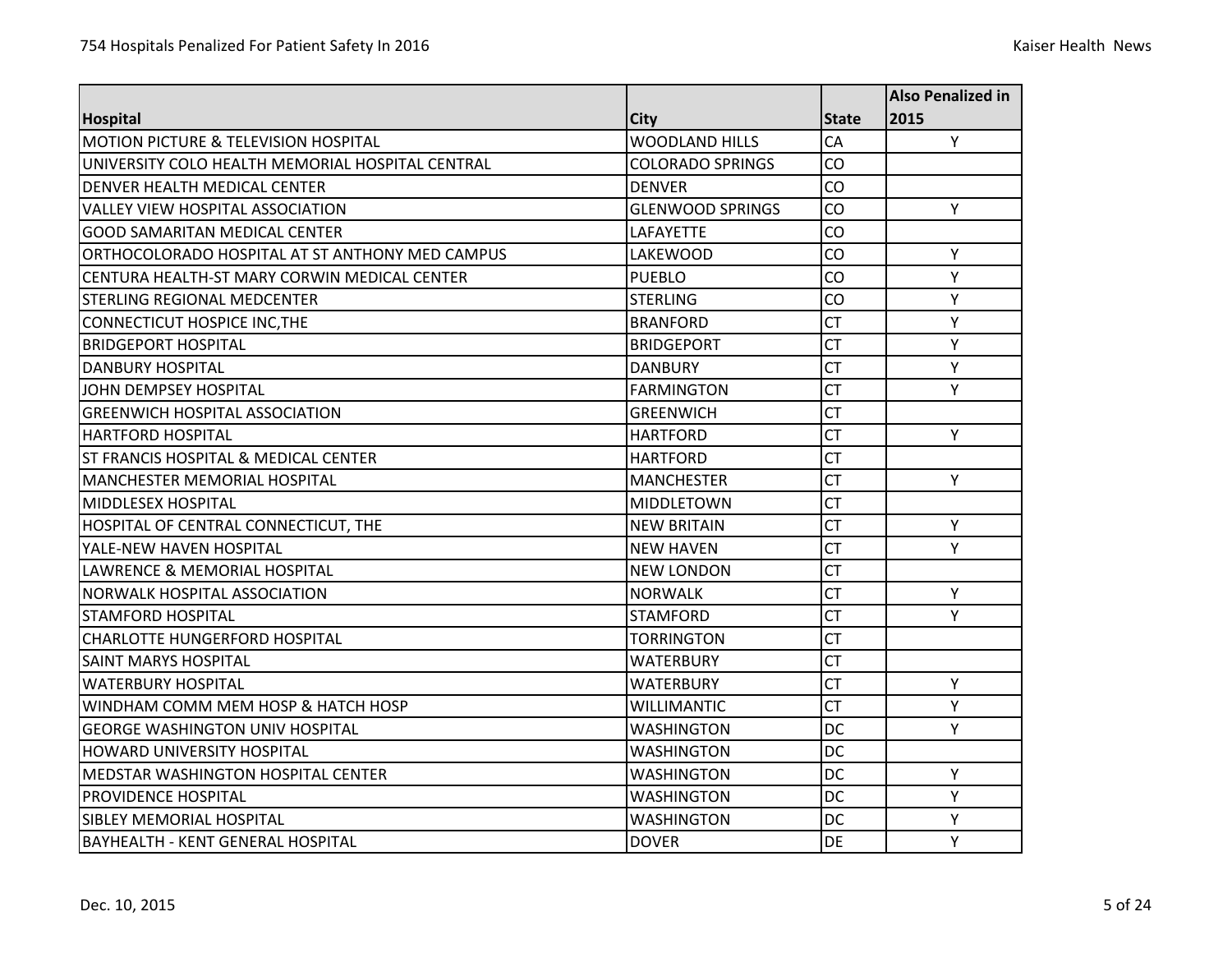|                                                  |                         |              | <b>Also Penalized in</b> |
|--------------------------------------------------|-------------------------|--------------|--------------------------|
| <b>Hospital</b>                                  | <b>City</b>             | <b>State</b> | 2015                     |
| <b>JFK MEDICAL CENTER</b>                        | <b>ATLANTIS</b>         | FL           |                          |
| <b>MANATEE MEMORIAL HOSPITAL</b>                 | <b>BRADENTON</b>        | FL.          | Y                        |
| <b>SOUTH LAKE HOSPITAL</b>                       | <b>CLERMONT</b>         | <b>FL</b>    | Υ                        |
| <b>BROWARD HEALTH CORAL SPRINGS</b>              | <b>CORAL SPRINGS</b>    | <b>FL</b>    | Y                        |
| HEART OF FLORIDA REGIONAL MEDICAL CENTER         | <b>DAVENPORT</b>        | <b>FL</b>    | Υ                        |
| GULF COAST MEDICAL CENTER LEE MEM HEALTH SYSTEM  | <b>FORT MYERS</b>       | <b>FL</b>    | Υ                        |
| LEE MEMORIAL HOSPITAL                            | <b>FORT MYERS</b>       | <b>FL</b>    | Y                        |
| NORTH FLORIDA REGIONAL MEDICAL CENTER            | <b>GAINESVILLE</b>      | <b>FL</b>    |                          |
| MEMORIAL HOSPITAL JACKSONVILLE                   | <b>JACKSONVILLE</b>     | FL.          | Υ                        |
| UF HEALTH JACKSONVILLE                           | <b>JACKSONVILLE</b>     | FL.          | Y                        |
| <b>LOWER KEYS MEDICAL CENTER</b>                 | <b>KEY WEST</b>         | FL.          |                          |
| ED FRASER MEMORIAL HOSPITAL                      | <b>MACCLENNY</b>        | <b>FL</b>    | Y                        |
| <b>WUESTHOFF MEDICAL CENTER-MELBOURNE</b>        | <b>MELBOURNE</b>        | <b>FL</b>    | Y                        |
| <b>JACKSON MEMORIAL HOSPITAL</b>                 | <b>MIAMI</b>            | <b>FL</b>    | Υ                        |
| <b>WEST KENDALL BAPTIST HOSPITAL</b>             | <b>MIAMI</b>            | <b>FL</b>    |                          |
| <b>FLORIDA HOSPITAL</b>                          | <b>ORLANDO</b>          | FL           |                          |
| PUTNAM COMMUNITY MEDICAL CENTER                  | <b>PALATKA</b>          | <b>FL</b>    |                          |
| MEMORIAL HOSPITAL WEST                           | <b>PEMBROKE PINES</b>   | <b>FL</b>    |                          |
| <b>BAPTIST HOSPITAL</b>                          | PENSACOLA               | FL           |                          |
| <b>SACRED HEART HOSPITAL</b>                     | PENSACOLA               | FL.          | Υ                        |
| <b>WESTSIDE REGIONAL MEDICAL CENTER</b>          | <b>PLANTATION</b>       | <b>FL</b>    |                          |
| <b>ST ANTHONYS HOSPITAL</b>                      | <b>SAINT PETERSBURG</b> | <b>FL</b>    | Y                        |
| <b>ST PETERSBURG GENERAL HOSPITAL</b>            | <b>SAINT PETERSBURG</b> | <b>FL</b>    | Υ                        |
| SARASOTA MEMORIAL HOSPITAL                       | SARASOTA                | <b>FL</b>    | Y                        |
| HIGHLANDS REGIONAL MEDICAL CENTER                | <b>SEBRING</b>          | FL.          |                          |
| <b>FLORIDA HOSPITAL TAMPA</b>                    | <b>TAMPA</b>            | <b>FL</b>    |                          |
| <b>TAMPA COMMUNITY HOSPITAL</b>                  | <b>TAMPA</b>            | <b>FL</b>    |                          |
| <b>TAMPA GENERAL HOSPITAL</b>                    | <b>TAMPA</b>            | FL           | Y                        |
| VENICE REGIONAL MEDICAL CENTER - BAYFRONT HEALTH | VENICE                  | FL.          | Y                        |
| <b>GOOD SAMARITAN MEDICAL CENTER</b>             | <b>WEST PALM BEACH</b>  | FL.          |                          |
| PHOEBE PUTNEY MEMORIAL HOSPITAL                  | <b>ALBANY</b>           | GA           |                          |
| ATHENS REGIONAL MEDICAL CENTER                   | <b>ATHENS</b>           | GA           | Y                        |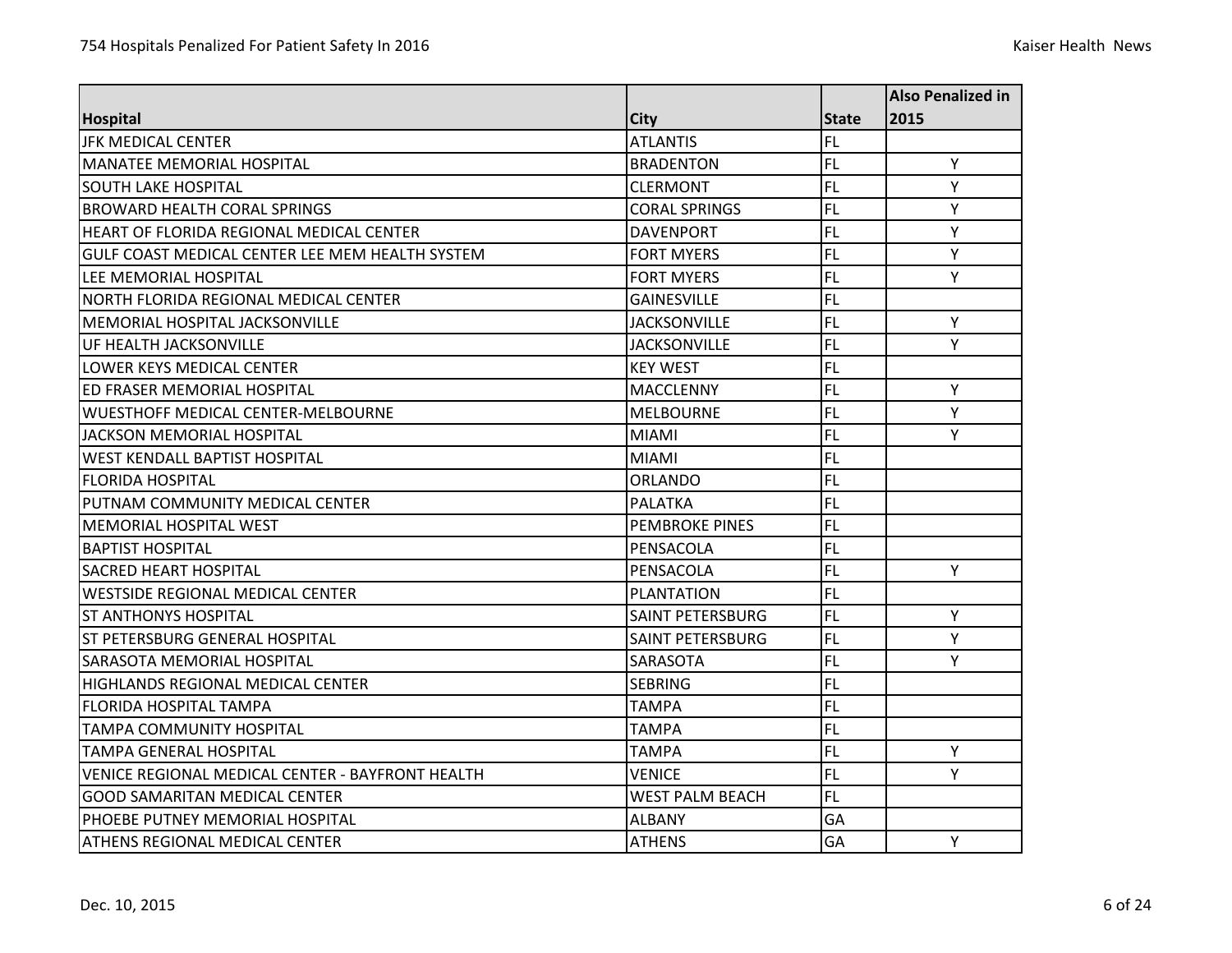|                                                    |                        |              | <b>Also Penalized in</b> |
|----------------------------------------------------|------------------------|--------------|--------------------------|
| <b>Hospital</b>                                    | <b>City</b>            | <b>State</b> | 2015                     |
| ATLANTA MEDICAL CENTER - ATL CAMPUS & SOUTH CAMPUS | <b>ATLANTA</b>         | GA           | Y                        |
| <b>EMORY UNIVERSITY HOSPITAL MIDTOWN</b>           | <b>ATLANTA</b>         | <b>GA</b>    | Υ                        |
| <b>GRADY MEMORIAL HOSPITAL</b>                     | ATLANTA                | GA           | Υ                        |
| PIEDMONT HOSPITAL                                  | <b>ATLANTA</b>         | GA           | Y                        |
| <b>MEDICAL COLLEGE OF GA HOSPITALS AND CLINICS</b> | <b>AUGUSTA</b>         | GA           | Y                        |
| <b>TRINITY HOSPITAL OF AUGUSTA</b>                 | <b>AUGUSTA</b>         | GA           |                          |
| <b>WELLSTAR COBB HOSPITAL</b>                      | <b>AUSTELL</b>         | <b>GA</b>    | Y                        |
| <b>GRADY GENERAL HOSPITAL</b>                      | CAIRO                  | GA           |                          |
| <b>CARTERSVILLE MEDICAL CENTER</b>                 | CARTERSVILLE           | <b>GA</b>    | Y                        |
| NORTHRIDGE MEDICAL CENTER                          | <b>COMMERCE</b>        | GA           |                          |
| <b>CRISP REGIONAL HOSPITAL</b>                     | <b>CORDELE</b>         | GA           | Y                        |
| <b>DEKALB MEDICAL CENTER</b>                       | <b>DECATUR</b>         | <b>GA</b>    |                          |
| <b>ELBERT MEMORIAL HOSPITAL</b>                    | <b>ELBERTON</b>        | GA           |                          |
| <b>HUTCHESON MEDICAL CENTER</b>                    | <b>FORT OGLETHORPE</b> | <b>GA</b>    | Y                        |
| SPALDING REGIONAL HOSPITAL                         | <b>GRIFFIN</b>         | GA           |                          |
| <b>TAYLOR REGIONAL HOSPITAL</b>                    | <b>HAWKINSVILLE</b>    | GA           |                          |
| <b>EMORY JOHNS CREEK HOSPITAL</b>                  | <b>JOHNS CREEK</b>     | GA           |                          |
| <b>GWINNETT MEDICAL CENTER</b>                     | LAWRENCEVILLE          | GA           |                          |
| MEDICAL CENTER OF CENTRAL GEORGIA                  | <b>MACON</b>           | GA           |                          |
| <b>WELLSTAR KENNESTONE HOSPITAL</b>                | <b>MARIETTA</b>        | GA           | Υ                        |
| <b>SGMC BERRIEN CAMPUS</b>                         | <b>NASHVILLE</b>       | GA           |                          |
| SOUTHEASTERN REGIONAL MEDICAL CENTER               | <b>NEWNAN</b>          | GA           |                          |
| SOUTHERN REGIONAL MEDICAL CENTER                   | RIVERDALE              | GA           | Y                        |
| <b>CANDLER HOSPITAL</b>                            | SAVANNAH               | GA           | Y                        |
| MEMORIAL HEALTH UNIV MED CEN, INC                  | SAVANNAH               | GA           | Υ                        |
| <b>EMANUEL MEDICAL CENTER</b>                      | <b>SWAINSBORO</b>      | <b>GA</b>    |                          |
| <b>TIFT REGIONAL MEDICAL CENTER</b>                | <b>TIFTON</b>          | GA           | Y                        |
| MEADOWS REGIONAL MEDICAL CENTER                    | <b>VIDALIA</b>         | GA           | Y                        |
| PALI MOMI MEDICAL CENTER                           | <b>AIEA</b>            | H1           |                          |
| <b>WAHIAWA GENERAL HOSPITAL</b>                    | <b>WAHIAWA</b>         | H1           |                          |
| MAUI MEMORIAL MEDICAL CENTER                       | WAILUKU                | H1           |                          |
| MERCY MEDICAL CENTER-DES MOINES                    | <b>DES MOINES</b>      | IA           |                          |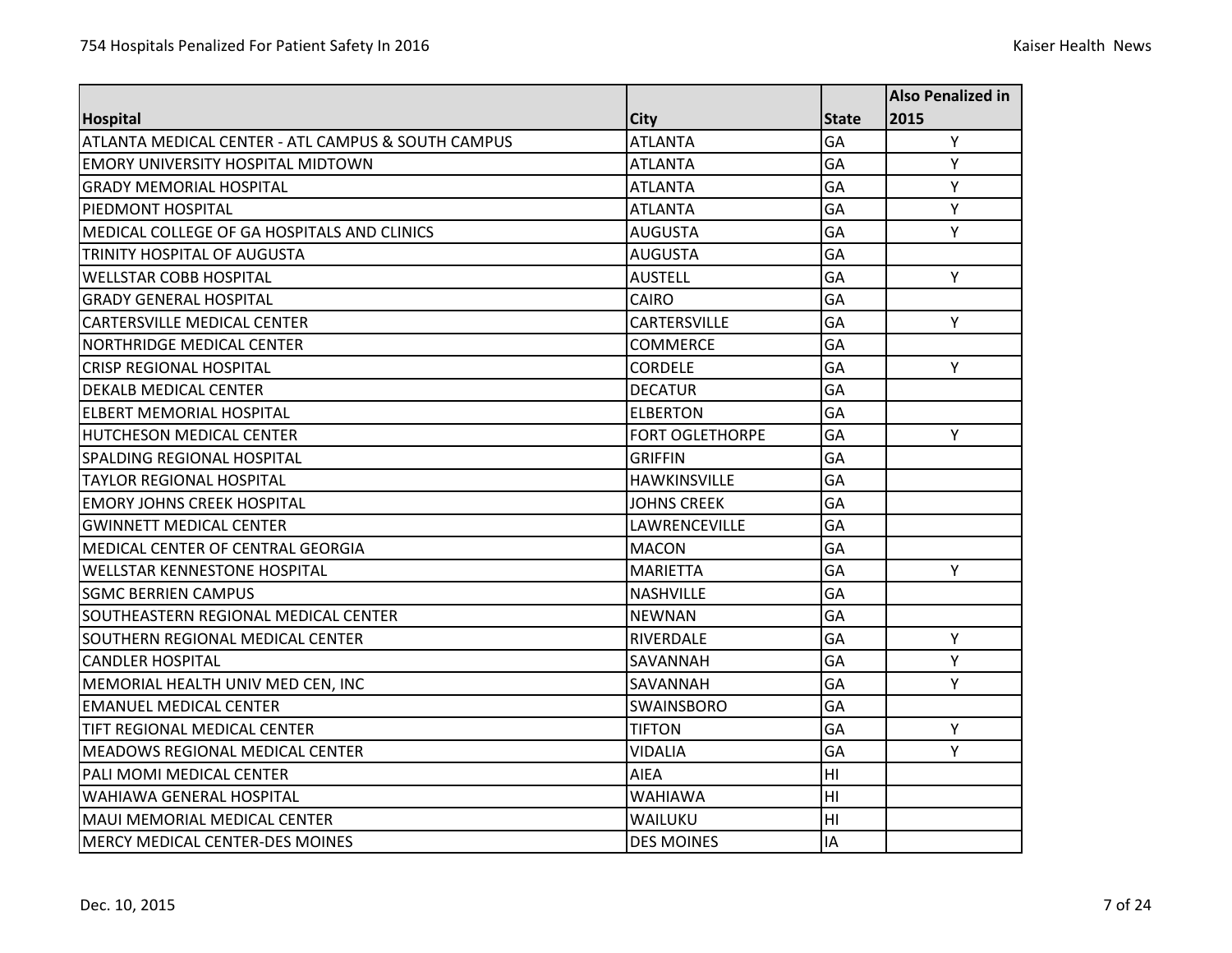|                                          |                          |              | <b>Also Penalized in</b> |
|------------------------------------------|--------------------------|--------------|--------------------------|
| <b>Hospital</b>                          | <b>City</b>              | <b>State</b> | 2015                     |
| <b>MERCY MEDICAL CENTER-NORTH IOWA</b>   | <b>MASON CITY</b>        | IA           |                          |
| <b>TRINITY MUSCATINE</b>                 | <b>MUSCATINE</b>         | IA           |                          |
| <b>SKIFF MEDICAL CENTER</b>              | <b>NEWTON</b>            | IA           | Y                        |
| <b>LAKES REGIONAL HEALTHCARE</b>         | <b>SPIRIT LAKE</b>       | IA           |                          |
| <b>COVENANT MEDICAL CENTER</b>           | WATERLOO                 | IA           |                          |
| ST ALPHONSUS REGIONAL MEDICAL CENTER     | <b>BOISE</b>             | ID           | Y                        |
| ST JOSEPH REGIONAL MEDICAL CENTER        | LEWISTON                 | ID           |                          |
| PORTNEUF MEDICAL CENTER                  | <b>POCATELLO</b>         | ID           | Y                        |
| <b>NORTHWEST SPECIALTY HOSPITAL</b>      | <b>POST FALLS</b>        | ID           |                          |
| <b>MADISON MEMORIAL HOSPITAL</b>         | <b>REXBURG</b>           | ID           | Y                        |
| <b>NORTHWEST COMMUNITY HOSPITAL 1</b>    | <b>ARLINGTON HEIGHTS</b> | IL           | Y                        |
| <b>ST ELIZABETH HOSPITAL</b>             | <b>BELLEVILLE</b>        | IL           | Y                        |
| MACNEAL HOSPITAL                         | <b>BERWYN</b>            | IL           |                          |
| LOUIS A WEISS MEMORIAL HOSPITAL          | <b>CHICAGO</b>           | IL           |                          |
| MERCY HOSPITAL AND MEDICAL CENTER        | <b>CHICAGO</b>           | IL           | Y                        |
| MT SINAI HOSPITAL MEDICAL CENTER         | <b>CHICAGO</b>           | IL           |                          |
| NORTHWESTERN MEMORIAL HOSPITAL           | <b>CHICAGO</b>           | IL           | Y                        |
| <b>PROVIDENT HOSPITAL OF CHICAGO</b>     | <b>CHICAGO</b>           | IL           |                          |
| <b>ST BERNARD HOSPITAL</b>               | <b>CHICAGO</b>           | IL           |                          |
| DECATUR MEMORIAL HOSPITAL                | <b>DECATUR</b>           | IL           | Y                        |
| <b>IST MARYS HOSPITAL</b>                | <b>DECATUR</b>           | IL           |                          |
| LLITTLE COMPANY OF MARY HOSPITAL         | <b>EVERGREEN PARK</b>    | IL           | Y                        |
| PASSAVANT AREA HOSPITAL                  | <b>JACKSONVILLE</b>      | IL           |                          |
| <b>NORTHWESTERN LAKE FOREST HOSPITAL</b> | <b>LAKE FOREST</b>       | IL           | Y                        |
| <b>EDWARD HOSPITAL</b>                   | <b>NAPERVILLE</b>        | IL           |                          |
| <b>RICHLAND MEMORIAL HOSPITAL</b>        | <b>OLNEY</b>             | IL           | Y                        |
| <b>FRANCISCAN ST JAMES HEALTH</b>        | <b>OLYMPIA FIELDS</b>    | IL           | Y                        |
| <b>PALOS COMMUNITY HOSPITAL</b>          | <b>PALOS HEIGHTS</b>     | IL           | Y                        |
| <b>SAINT FRANCIS MEDICAL CENTER</b>      | <b>PEORIA</b>            | IL           | Y                        |
| <b>SAINT ANTHONY MEDICAL CENTER</b>      | <b>ROCKFORD</b>          | IL           | Y                        |
| THE CARLE FOUNDATION HOSPITAL            | <b>URBANA</b>            | IL           | Y                        |
| VISTA MEDICAL CENTER EAST                | WAUKEGAN                 | IL           |                          |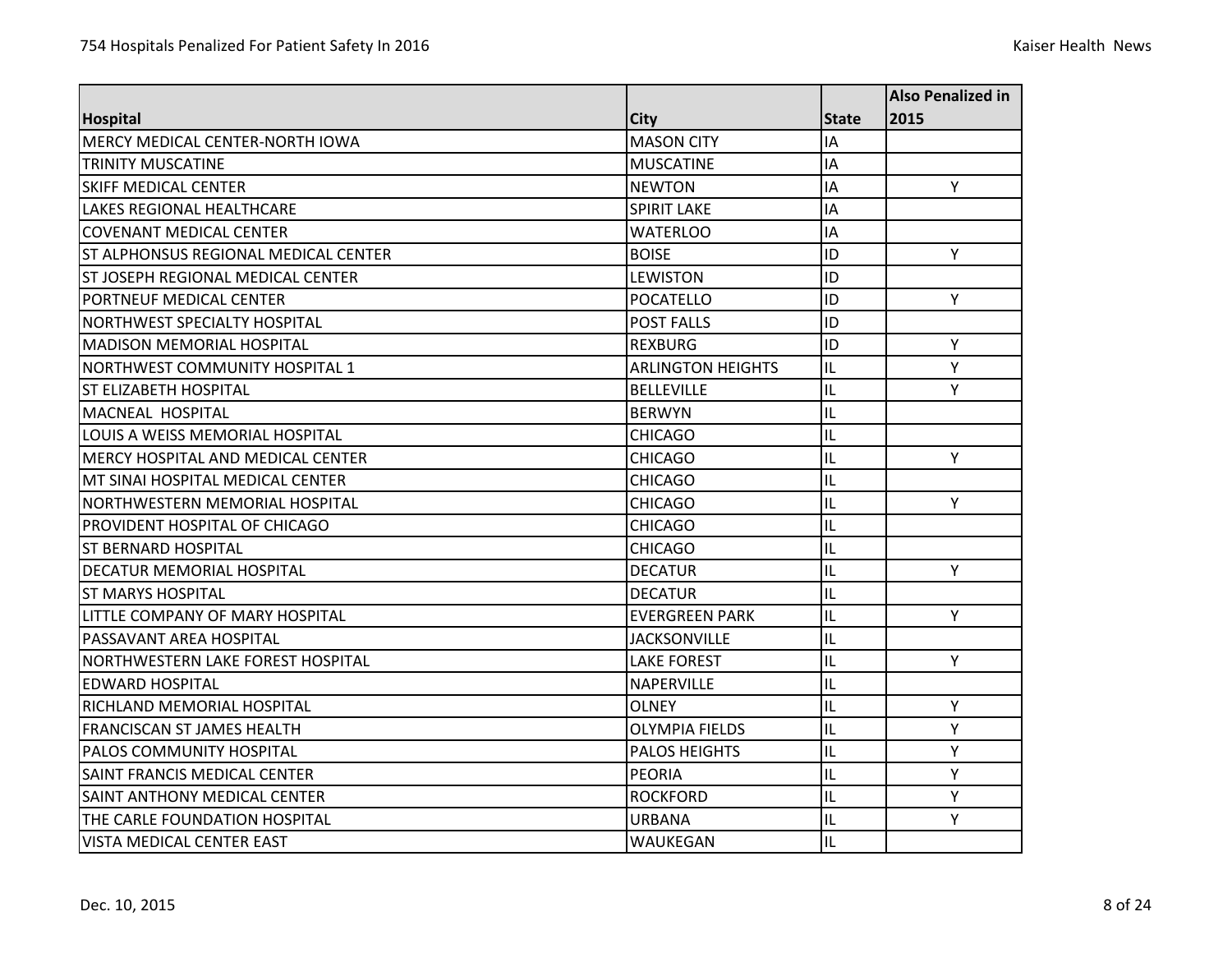|                                                        |                       |              | <b>Also Penalized in</b> |
|--------------------------------------------------------|-----------------------|--------------|--------------------------|
| <b>Hospital</b>                                        | <b>City</b>           | <b>State</b> | 2015                     |
| MIDWESTERN REGION MED CENTER                           | <b>ZION</b>           | IL           |                          |
| <b>BLUFFTON REGIONAL MEDICAL CENTER</b>                | <b>BLUFFTON</b>       | IN           |                          |
| <b>FRANCISCAN ST FRANCIS HEALTH - CARMEL</b>           | CARMEL                | IN           |                          |
| <b>INDIANA UNIVERSITY HEALTH NORTH HOSPITAL</b>        | CARMEL                | IN           |                          |
| <b>PARKVIEW WHITLEY HOSPITAL</b>                       | <b>COLUMBIA CITY</b>  | İIN          |                          |
| <b>FRANCISCAN ST ELIZABETH HEALTH - CRAWFORDSVILLE</b> | <b>CRAWFORDSVILLE</b> | İIN          |                          |
| FRANCISCAN ST MARGARET HEALTH - DYER                   | <b>DYER</b>           | IN           |                          |
| <b>ST MARY'S MEDICAL CENTER</b>                        | <b>EVANSVILLE</b>     | İIN          |                          |
| LUTHERAN HOSPITAL OF INDIANA                           | <b>FORT WAYNE</b>     | IN           |                          |
| IST JOSEPH HOSPITAL                                    | <b>FORT WAYNE</b>     | IN           |                          |
| <b>METHODIST HOSPITALS INC</b>                         | <b>GARY</b>           | IN           | Υ                        |
| <b>ESKENAZI HEALTH</b>                                 | <b>INDIANAPOLIS</b>   | IN           | Y                        |
| <b>INDIANA UNIVERSITY HEALTH</b>                       | <b>INDIANAPOLIS</b>   | İIN          | Y                        |
| <b>ST VINCENT HOSPITAL &amp; HEALTH SERVICES</b>       | <b>INDIANAPOLIS</b>   | IN           |                          |
| MEMORIAL HOSPITAL AND HEALTH CARE CENTER               | JASPER                | IN           | Y                        |
| COMMUNITY HOWARD REGIONAL HEALTH INC                   | <b>KOKOMO</b>         | IN           | Y                        |
| <b>MARION GENERAL HOSPITAL</b>                         | <b>MARION</b>         | IN           |                          |
| FRANCISCAN HEALTHCARE - MUNSTER                        | <b>MUNSTER</b>        | İIN          | Y                        |
| FLOYD MEMORIAL HOSPITAL AND HEALTH SERVICES            | <b>NEW ALBANY</b>     | IN           |                          |
| <b>RIVERVIEW HEALTH</b>                                | <b>NOBLESVILLE</b>    | IN           |                          |
| SAINT JOSEPH REGIONAL MEDICAL CENTER - PLYMOUTH        | PLYMOUTH              | IN           | Y                        |
| SOUTH CENTRAL KS MED CENTER                            | <b>ARKANSAS CITY</b>  | <b>KS</b>    | Y                        |
| <b>SUSAN B ALLEN MEMORIAL HOSPITAL</b>                 | <b>EL DORADO</b>      | <b>KS</b>    |                          |
| <b>PREMIER SURGICAL INSTITUTE</b>                      | <b>GALENA</b>         | <b>KS</b>    |                          |
| IMERCY HOSPITAL INDEPENDENCE                           | <b>INDEPENDENCE</b>   | KS           |                          |
| <b>GEARY COMMUNITY HOSPITAL</b>                        | <b>JUNCTION CITY</b>  | KS           |                          |
| UNIVERSITY OF KANSAS HOSPITAL                          | <b>KANSAS CITY</b>    | <b>KS</b>    | Y                        |
| <b>SAINT JOHN HOSPITAL</b>                             | LEAVENWORTH           | <b>KS</b>    | Y                        |
| <b>BLUE VALLEY HOSPITAL, INC</b>                       | <b>OVERLAND PARK</b>  | <b>KS</b>    |                          |
| <b>MENORAH MEDICAL CENTER</b>                          | <b>OVERLAND PARK</b>  | <b>KS</b>    | Υ                        |
| LABETTE HEALTH                                         | <b>PARSONS</b>        | KS           |                          |
| <b>SALINA SURGICAL HOSPITAL</b>                        | <b>SALINA</b>         | <b>KS</b>    |                          |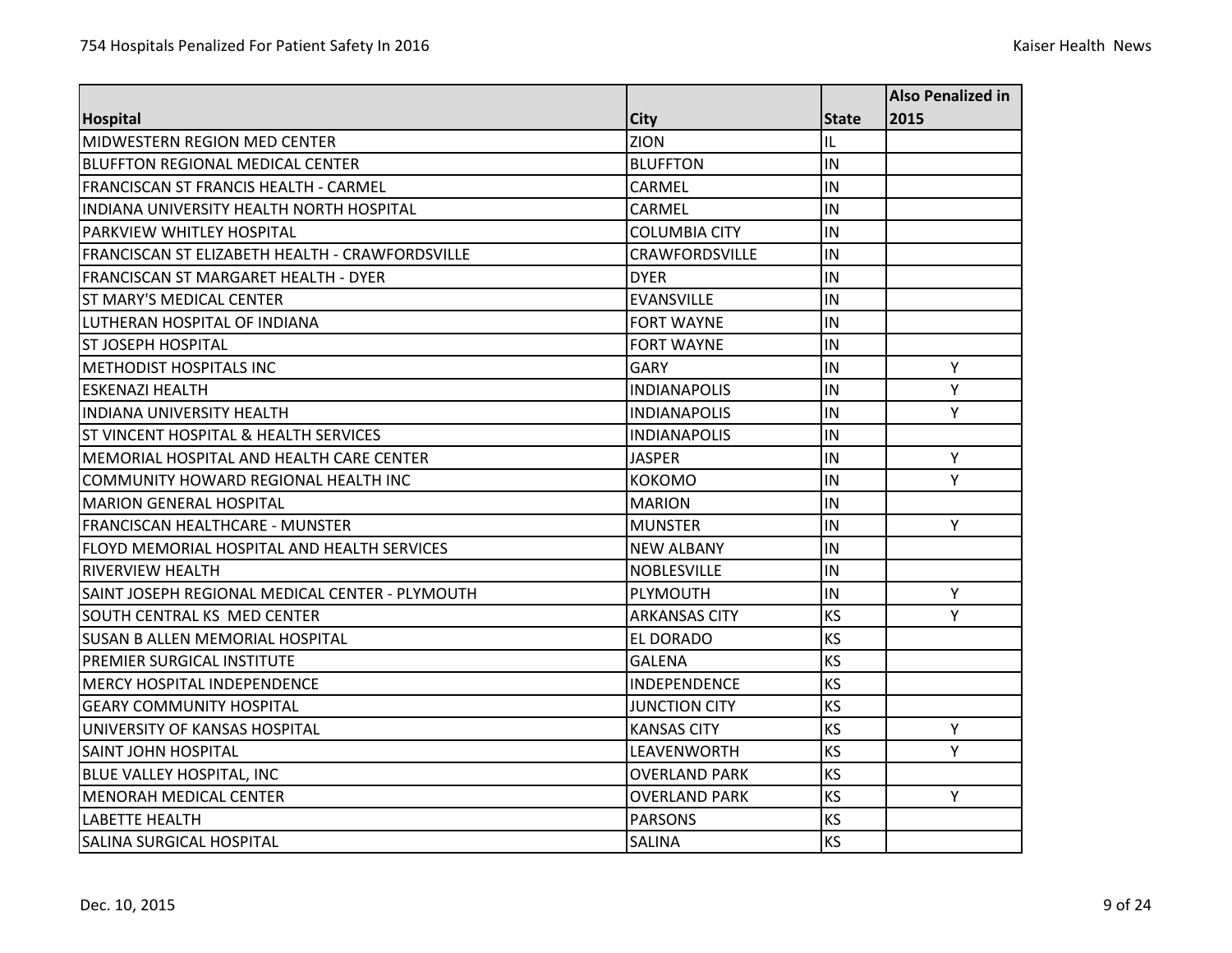|                                                    |                     |              | <b>Also Penalized in</b> |
|----------------------------------------------------|---------------------|--------------|--------------------------|
| <b>Hospital</b>                                    | <b>City</b>         | <b>State</b> | 2015                     |
| <b>TAYLOR REGIONAL HOSPITAL</b>                    | CAMPBELLSVILLE      | KY           |                          |
| EPHRAIM MCDOWELL REGIONAL MEDICAL CENTER           | <b>DANVILLE</b>     | KY           |                          |
| <b>GEORGETOWN COMMUNITY HOSPITAL</b>               | <b>GEORGETOWN</b>   | <b>KY</b>    |                          |
| OWENSBORO HEALTH MUHLENBERG COMMUNITY HOSPITAL     | <b>GREENVILLE</b>   | KY           | Y                        |
| JENNIE STUART MEDICAL CENTER                       | <b>HOPKINSVILLE</b> | KY           |                          |
| <b>SAINT JOSEPH EAST</b>                           | <b>LEXINGTON</b>    | KY           | Y                        |
| JEWISH HOSPITAL & ST MARY'S HEALTHCARE             | <b>LOUISVILLE</b>   | KY           | Y                        |
| UNIVERSITY OF LOUISVILLE HOSPITAL                  | <b>LOUISVILLE</b>   | KY           | Y                        |
| ROCKCASTLE REGIONAL HOSPITAL & RESPIRATORY CARE CT | <b>MOUNT VERNON</b> | KY           |                          |
| <b>CHRISTUS ST FRANCES CABRINI HOSPITAL</b>        | ALEXANDRIA          | LA           | Y                        |
| OUR LADY OF THE LAKE REGIONAL MEDICAL CENTER       | <b>BATON ROUGE</b>  | LA           | Y                        |
| <b>SURGICAL SPECIALTY CENTER OF BATON ROUGE</b>    | <b>BATON ROUGE</b>  | LA           |                          |
| SOUTH CAMERON MEMORIAL HOSPITAL                    | <b>CAMERON</b>      | LA           |                          |
| LAKEVIEW REGIONAL MEDICAL CENTER                   | <b>COVINGTON</b>    | LA           |                          |
| <b>ST ELIZABETH HOSPITAL</b>                       | <b>GONZALES</b>     | LA           | Y                        |
| LEONARD J CHABERT MEDICAL CENTER                   | <b>HOUMA</b>        | LA           | Y                        |
| LAFAYETTE GENERAL MEDICAL CENTER                   | LAFAYETTE           | LA           |                          |
| UNIVERSITY HOSPITAL & CLINICS                      | <b>LAFAYETTE</b>    | LA           | Y                        |
| <b>LAKE CHARLES MEMORIAL HOSPITAL</b>              | <b>LAKE CHARLES</b> | LA           |                          |
| UNIVERSITY HEALTH CONWAY                           | <b>MONROE</b>       | LA           |                          |
| IST CHARLES SURGICAL HOSPITAL LLC                  | <b>NEW ORLEANS</b>  | LA           |                          |
| <b>TOURO INFIRMARY</b>                             | <b>NEW ORLEANS</b>  | LA           |                          |
| <b>TULANE MEDICAL CENTER</b>                       | <b>NEW ORLEANS</b>  | LA           | Y                        |
| UNIVERSITY MEDICAL CENTER NEW ORLEANS              | <b>NEW ORLEANS</b>  | LA           | Y                        |
| <b>GREEN CLINIC SURGICAL HOSPITAL</b>              | <b>RUSTON</b>       | LA           |                          |
| UNIVERSITY HEALTH SHREVEPORT                       | <b>SHREVEPORT</b>   | LA           | Y                        |
| <b>WILLIS KNIGHTON MEDICAL CENTER</b>              | <b>SHREVEPORT</b>   | LA           | Y                        |
| <b>SOUTHERN SURGICAL HOSPITAL</b>                  | <b>SLIDELL</b>      | LA           |                          |
| LANE REGIONAL MEDICAL CENTER                       | <b>ZACHARY</b>      | LA           |                          |
| <b>BOSTON MEDICAL CENTER CORPORATION</b>           | <b>BOSTON</b>       | MA           | Y                        |
| <b>BRIGHAM AND WOMEN'S HOSPITAL</b>                | <b>BOSTON</b>       | MA           | Y                        |
| <b>TUFTS MEDICAL CENTER</b>                        | <b>BOSTON</b>       | MA           | Y                        |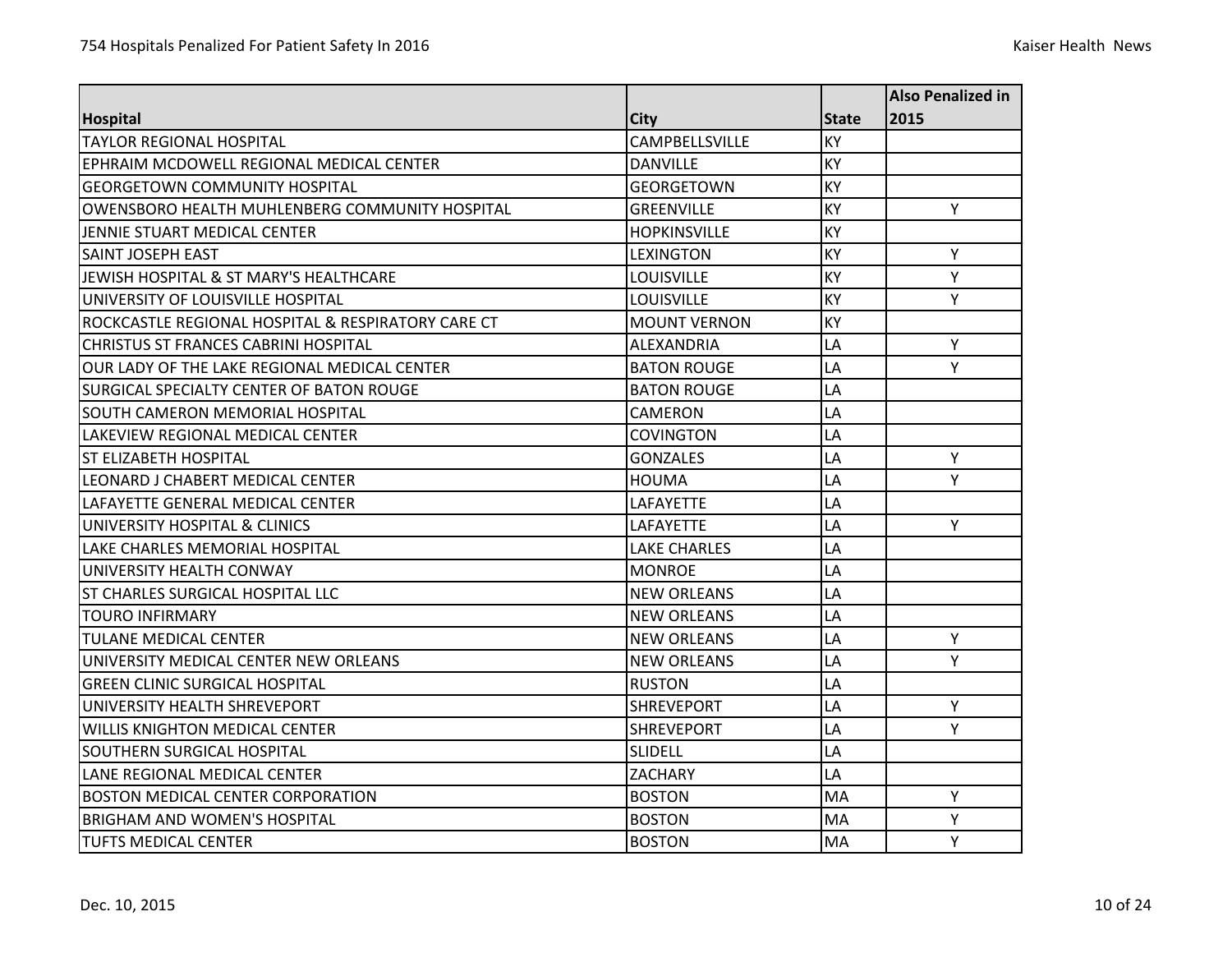|                                                      |                         |              | <b>Also Penalized in</b> |
|------------------------------------------------------|-------------------------|--------------|--------------------------|
| <b>Hospital</b>                                      | <b>City</b>             | <b>State</b> | 2015                     |
| LAHEY HOSPITAL & MEDICAL CENTER, BURLINGTON          | <b>BURLINGTON</b>       | MA           | Υ                        |
| <b>FALMOUTH HOSPITAL</b>                             | <b>FALMOUTH</b>         | <b>MA</b>    | Y                        |
| BAYSTATE FRANKLIN MEDICAL CENTER                     | <b>GREENFIELD</b>       | MA           |                          |
| <b>HOLYOKE MEDICAL CENTER</b>                        | <b>HOLYOKE</b>          | <b>MA</b>    | Y                        |
| HALLMARK HEALTH SYSTEM                               | <b>MELROSE</b>          | MA           |                          |
| NANTUCKET COTTAGE HOSPITAL                           | <b>NANTUCKET</b>        | MA           |                          |
| NORTH SHORE MEDICAL CENTER                           | SALEM                   | MA           | Y                        |
| <b>SOUTH SHORE HOSPITAL</b>                          | SOUTH WEYMOUTH          | <b>MA</b>    |                          |
| <b>BAYSTATE MEDICAL CENTER</b>                       | SPRINGFIELD             | MA           |                          |
| MAINEGENERAL MEDICAL CENTER                          | <b>AUGUSTA</b>          | <b>ME</b>    | Y                        |
| <b>FASTERN MAINE MEDICAL CENTER</b>                  | <b>BANGOR</b>           | <b>ME</b>    | Y                        |
| <b>MAINE COAST MEMORIAL HOSPITAL</b>                 | <b>ELLSWORTH</b>        | <b>ME</b>    |                          |
| CENTRAL MAINE MEDICAL CENTER                         | <b>LEWISTON</b>         | <b>ME</b>    |                          |
| <b>ST MARYS REGIONAL MEDICAL CENTER</b>              | <b>LEWISTON</b>         | <b>ME</b>    | Y                        |
| <b>MAINE MEDICAL CENTER</b>                          | <b>PORTLAND</b>         | ME           | Y                        |
| <b>MERCY HOSPITAL</b>                                | <b>PORTLAND</b>         | <b>ME</b>    |                          |
| YORK HOSPITAL                                        | <b>YORK</b>             | <b>ME</b>    |                          |
| SPECTRUM HEALTH BIG RAPIDS HOSPITAL                  | <b>BIG RAPIDS</b>       | MI           |                          |
| SPARROW CARSON HOSPITAL                              | <b>CARSON CITY</b>      | MI           | Y                        |
| MIDMICHIGAN MEDICAL CENTER-CLARE                     | <b>CLARE</b>            | MI           |                          |
| <b>HENRY FORD MACOMB HOSPITAL</b>                    | <b>CLINTON TOWNSHIP</b> | MI           | Υ                        |
| <b>BEAUMONT HOSPITAL - DEARBORN</b>                  | <b>DEARBORN</b>         | MI           | Y                        |
| DETROIT RECEIVING HOSPITAL & UNIV HEALTH CENTER      | <b>DETROIT</b>          | MI           | Υ                        |
| <b>HARPER UNIVERSITY HOSPITAL</b>                    | <b>DETROIT</b>          | MI           | Y                        |
| SINAI-GRACE HOSPITAL                                 | <b>DETROIT</b>          | MI           |                          |
| <b>HURLEY MEDICAL CENTER</b>                         | <b>FLINT</b>            | MI           | Υ                        |
| <b>MCLAREN FLINT</b>                                 | <b>FLINT</b>            | MI           | Y                        |
| <b>GENESYS REGIONAL MEDICAL CENTER - HEALTH PARK</b> | <b>GRAND BLANC</b>      | MI           | Y                        |
| NORTH OTTAWA COMMUNITY HEALTH CENTER                 | <b>GRAND HAVEN</b>      | MI           |                          |
| SAINT MARY'S HEALTH CARE                             | GRAND RAPIDS            | MI           |                          |
| <b>SPECTRUM HEALTH - BUTTERWORTH CAMPUS</b>          | <b>GRAND RAPIDS</b>     | MI           | Υ                        |
| <b>BORGESS MEDICAL CENTER</b>                        | KALAMAZOO               | MI           | Y                        |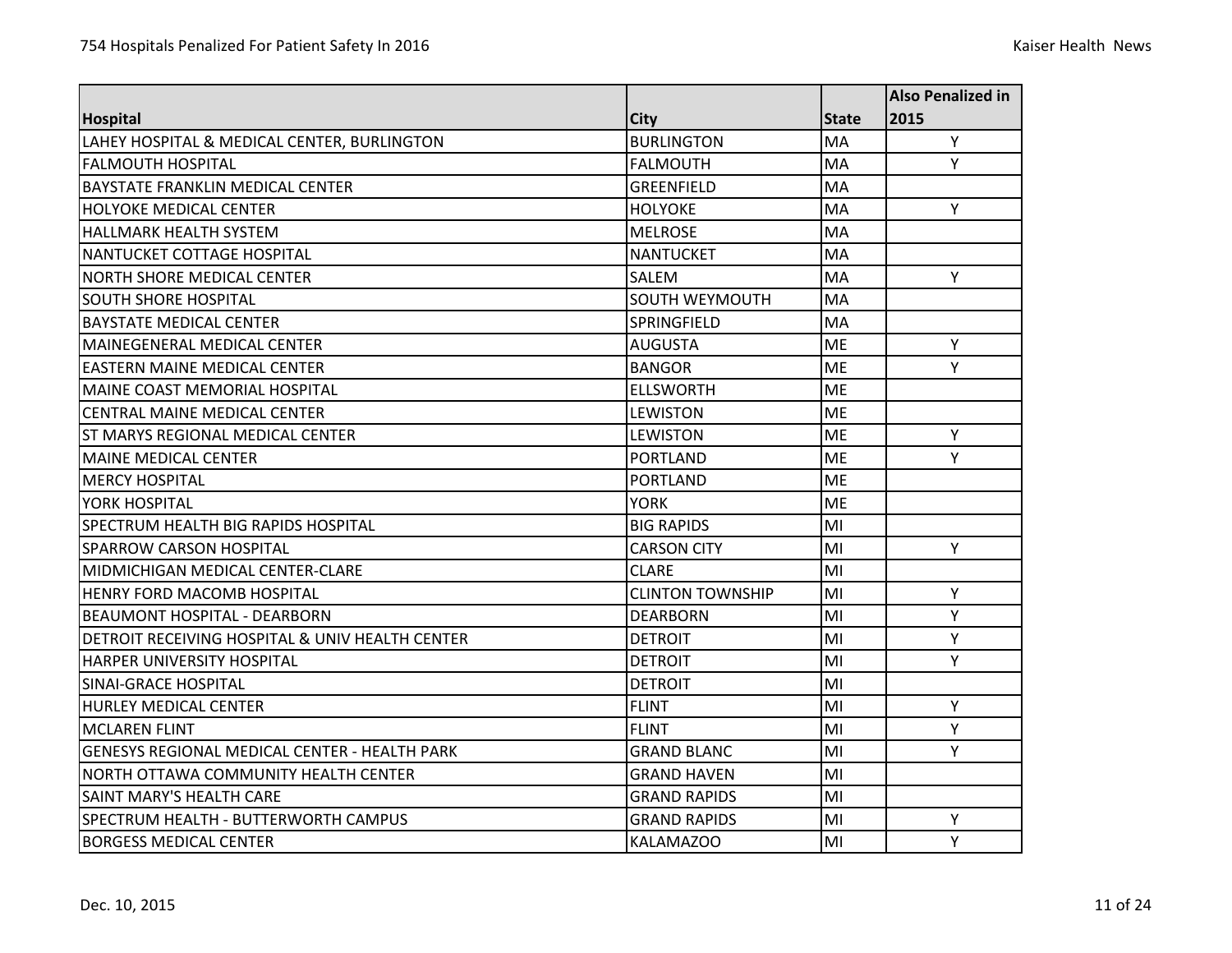|                                                  |                       |              | <b>Also Penalized in</b> |
|--------------------------------------------------|-----------------------|--------------|--------------------------|
| <b>Hospital</b>                                  | <b>City</b>           | <b>State</b> | 2015                     |
| <b>OAKLAWN HOSPITAL</b>                          | <b>MARSHALL</b>       | MI           |                          |
| PROMEDICA MONROE REGIONAL HOSPITAL               | <b>MONROE</b>         | MI           | Y                        |
| <b>MCLAREN MACOMB</b>                            | <b>MOUNT CLEMENS</b>  | MI           | Y                        |
| DOCTORS' HOSPITAL OF MICHIGAN                    | <b>PONTIAC</b>        | MI           |                          |
| ST JOSEPH MERCY OAKLAND                          | <b>PONTIAC</b>        | MI           |                          |
| LAKE HURON MEDICAL CENTER                        | <b>PORT HURON</b>     | MI           | Y                        |
| <b>TAWAS ST JOSEPH HOSPITAL</b>                  | <b>TAWAS CITY</b>     | MI           |                          |
| <b>THREE RIVERS HEALTH</b>                       | <b>THREE RIVERS</b>   | MI           |                          |
| WEST BRANCH REGIONAL MEDICAL CENTER              | <b>WEST BRANCH</b>    | MI           |                          |
| MAYO CLINIC HEALTH SYSTEM - ALBERT LEA           | <b>ALBERT LEA</b>     | <b>MN</b>    |                          |
| <b>SANFORD BEMIDJI MEDICAL CENTER</b>            | <b>BEMIDJI</b>        | <b>MN</b>    | Υ                        |
| ESSENTIA HEALTH ST JOSEPH'S MEDICAL CENTER       | <b>BRAINERD</b>       | <b>MN</b>    | Y                        |
| <b>CAMBRIDGE MEDICAL CENTER</b>                  | <b>CAMBRIDGE</b>      | MN           | Υ                        |
| <b>ESSENTIA HEALTH DULUTH</b>                    | <b>DULUTH</b>         | <b>MN</b>    |                          |
| MAYO CLINIC HEALTH SYSTEM - FAIRMONT             | <b>FAIRMONT</b>       | <b>MN</b>    |                          |
| <b>DISTRICT ONE HOSPITAL</b>                     | <b>FARIBAULT</b>      | <b>MN</b>    |                          |
| <b>HUTCHINSON HEALTH</b>                         | <b>HUTCHINSON</b>     | <b>MN</b>    |                          |
| <b>ABBOTT NORTHWESTERN HOSPITAL</b>              | <b>MINNEAPOLIS</b>    | <b>MN</b>    |                          |
| HENNEPIN COUNTY MEDICAL CENTER 1                 | <b>MINNEAPOLIS</b>    | <b>MN</b>    | Y                        |
| UNIVERSITY OF MINNESOTA MEDICAL CENTER, FAIRVIEW | <b>MINNEAPOLIS</b>    | <b>MN</b>    | Y                        |
| <b>ST CLOUD HOSPITAL</b>                         | <b>SAINT CLOUD</b>    | <b>MN</b>    | Y                        |
| <b>REGIONS HOSPITAL</b>                          | <b>SAINT PAUL</b>     | <b>MN</b>    | Y                        |
| LAKEVIEW MEMORIAL HOSPITAL                       | <b>STILLWATER</b>     | <b>MN</b>    |                          |
| RICE MEMORIAL HOSPITAL                           | <b>WILLMAR</b>        | <b>MN</b>    |                          |
| <b>HEALTHEAST WOODWINDS HOSPITAL</b>             | <b>WOODBURY</b>       | <b>MN</b>    |                          |
| <b>FAIRVIEW LAKES MEDICAL CENTER</b>             | <b>WYOMING</b>        | <b>MN</b>    |                          |
| <b>BATES COUNTY MEMORIAL HOSPITAL</b>            | <b>BUTLER</b>         | <b>MO</b>    |                          |
| SAINT FRANCIS MEDICAL CENTER                     | <b>CAPE GIRARDEAU</b> | <b>MO</b>    | Y                        |
| SOUTHEASTHEALTH                                  | <b>CAPE GIRARDEAU</b> | <b>MO</b>    | Υ                        |
| <b>BARNES-JEWISH WEST COUNTY HOSPITAL</b>        | <b>CREVE COEUR</b>    | <b>MO</b>    | Y                        |
| SOUTHEASTHEALTH CENTER OF STODDARD COUNTY        | <b>DEXTER</b>         | <b>MO</b>    |                          |
| SOUTHEAST HEALTH CENTER OF REYNOLDS COUNTY       | <b>ELLINGTON</b>      | <b>MO</b>    |                          |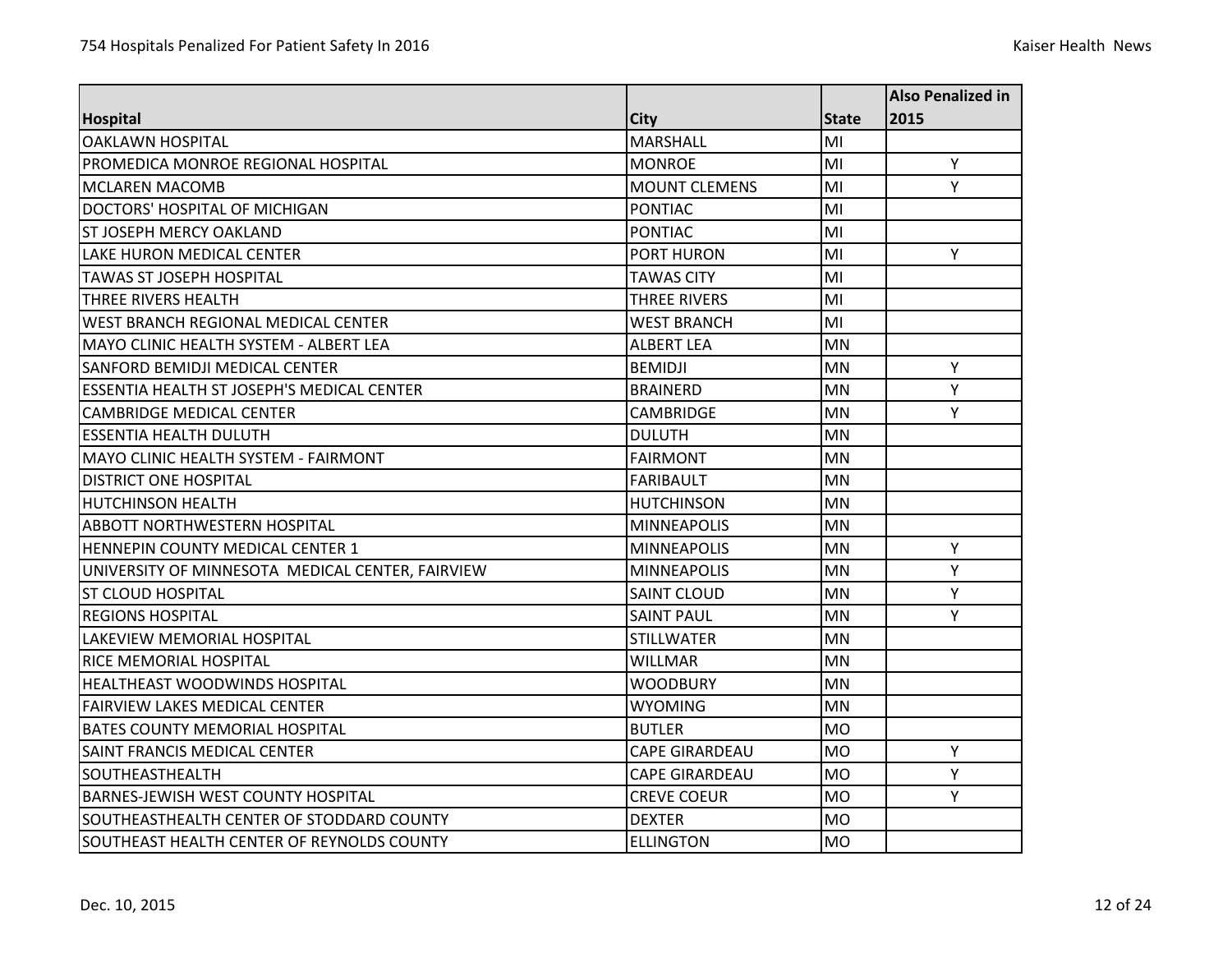|                                            |                         |              | <b>Also Penalized in</b> |
|--------------------------------------------|-------------------------|--------------|--------------------------|
| <b>Hospital</b>                            | <b>City</b>             | <b>State</b> | 2015                     |
| <b>TEXAS COUNTY MEMORIAL HOSPITAL</b>      | <b>HOUSTON</b>          | <b>MO</b>    |                          |
| <b>TRUMAN MEDICAL CENTER HOSPITAL HILL</b> | <b>KANSAS CITY</b>      | <b>MO</b>    | Y                        |
| SSM ST JOSEPH HOSPITAL WEST                | <b>LAKE SAINT LOUIS</b> | <b>MO</b>    | Y                        |
| NEVADA REGIONAL MEDICAL CENTER             | <b>NEVADA</b>           | <b>MO</b>    |                          |
| <b>PROGRESS WEST HOSPITAL</b>              | O FALLON                | <b>MO</b>    |                          |
| POPLAR BLUFF REGIONAL MEDICAL CENTER       | POPLAR BLUFF            | <b>MO</b>    | Y                        |
| <b>BARNES JEWISH HOSPITAL</b>              | <b>SAINT LOUIS</b>      | <b>MO</b>    | Υ                        |
| CHRISTIAN HOSPITAL NORTHEAST-NORTHWEST     | <b>SAINT LOUIS</b>      | <b>MO</b>    | Y                        |
| SSM HEALTH SAINT LOUIS UNIVERSITY HOSPITAL | <b>SAINT LOUIS</b>      | <b>MO</b>    | Y                        |
| <b>ST ALEXIUS HOSPITAL</b>                 | <b>SAINT LOUIS</b>      | <b>MO</b>    |                          |
| <b>BARNES-JEWISH ST PETERS HOSPITAL</b>    | <b>SAINT PETERS</b>     | <b>MO</b>    |                          |
| JASPER GENERAL HOSPITAL                    | <b>BAY SPRINGS</b>      | <b>MS</b>    | Y                        |
| <b>MERIT HEALTH RIVER OAKS</b>             | <b>FLOWOOD</b>          | <b>MS</b>    |                          |
| MISSISSIPPI BAPTIST MEDICAL CENTER         | <b>JACKSON</b>          | <b>MS</b>    |                          |
| SOUTH CENTRAL REG MED CTR                  | LAUREL                  | <b>MS</b>    | Y                        |
| <b>GEORGE REGIONAL HEALTH SYSTEM</b>       | <b>LUCEDALE</b>         | <b>MS</b>    |                          |
| <b>MAGEE GENERAL HOSPITAL</b>              | <b>MAGEE</b>            | <b>MS</b>    |                          |
| <b>RUSH FOUNDATION HOSPITAL</b>            | <b>MERIDIAN</b>         | <b>MS</b>    |                          |
| <b>CHOCTAW HEALTH CENTER</b>               | PHILADELPHIA            | <b>MS</b>    | Y                        |
| BAPTIST MEMORIAL HOSPITAL DESOTO           | SOUTHAVEN               | <b>MS</b>    | Υ                        |
| <b>ST VINCENT HEALTHCARE</b>               | <b>BILLINGS</b>         | MT           |                          |
| <b>BOZEMAN DEACONESS HOSPITAL</b>          | <b>BOZEMAN</b>          | <b>MT</b>    |                          |
| <b>ST JAMES HEALTHCARE</b>                 | <b>BUTTE</b>            | MT           | Y                        |
| <b>NORTHERN MONTANA HOSPITAL</b>           | <b>HAVRE</b>            | <b>MT</b>    | Y                        |
| THE HEALTHCENTER                           | KALISPELL               | MT           |                          |
| <b>WAKEMED, CARY HOSPITAL</b>              | <b>CARY</b>             | <b>NC</b>    | Y                        |
| UNIVERSITY OF NORTH CAROLINA HOSPITAL      | <b>CHAPEL HILL</b>      | <b>NC</b>    | Υ                        |
| NOVANT HEALTH PRESBYTERIAN MEDICAL CENTER  | <b>CHARLOTTE</b>        | <b>NC</b>    | Υ                        |
| NORTH CAROLINA SPECIALTY HOSPITAL          | <b>DURHAM</b>           | <b>NC</b>    |                          |
| CAPE FEAR VALLEY MEDICAL CENTER            | <b>FAYETTEVILLE</b>     | <b>NC</b>    | Y                        |
| <b>VIDANT MEDICAL CENTER</b>               | <b>GREENVILLE</b>       | <b>NC</b>    | Y                        |
| <b>VIDANT DUPLIN HOSPITAL</b>              | KENANSVILLE             | <b>NC</b>    |                          |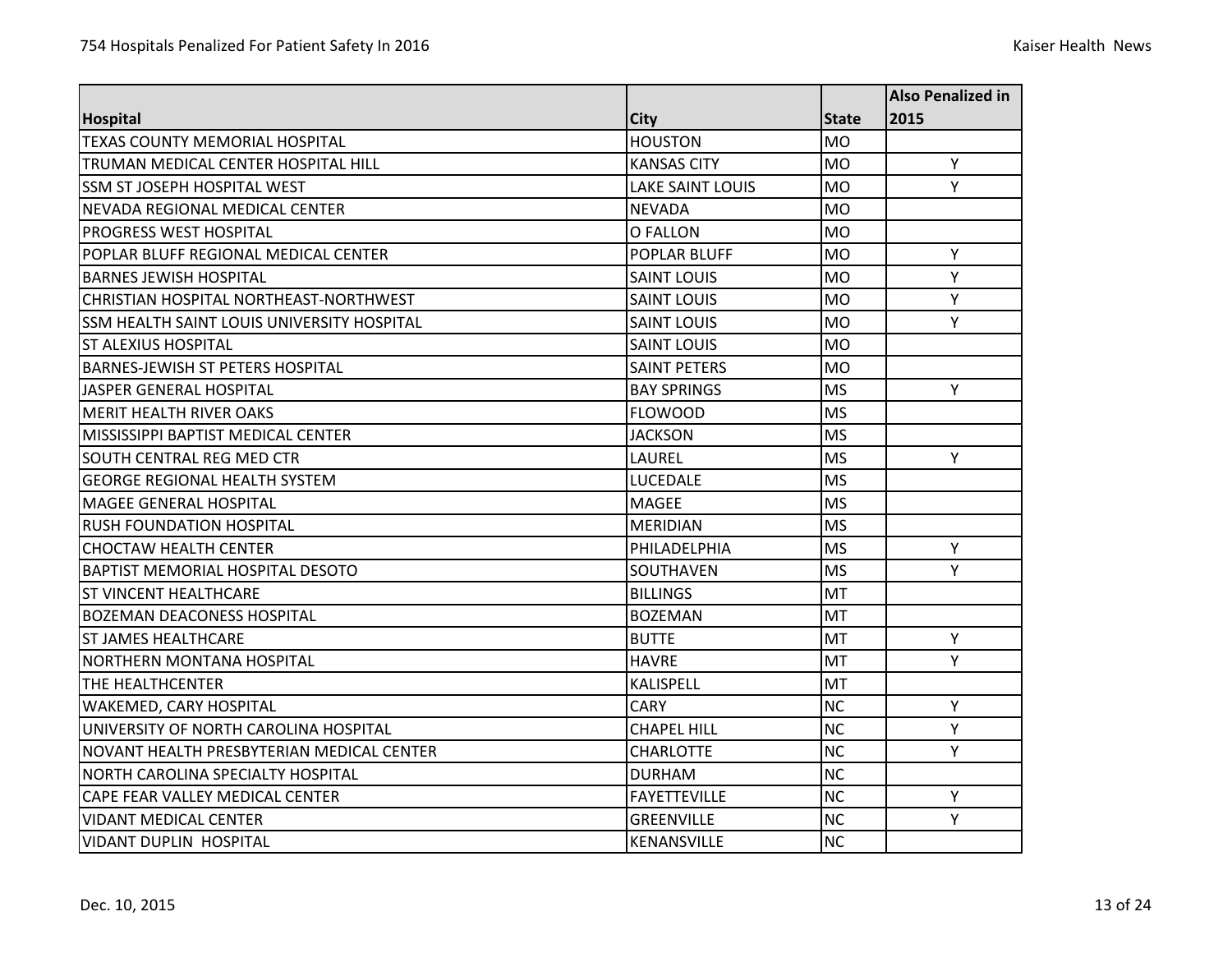|                                                   |                      |              | <b>Also Penalized in</b> |
|---------------------------------------------------|----------------------|--------------|--------------------------|
| <b>Hospital</b>                                   | City                 | <b>State</b> | 2015                     |
| LENOIR MEMORIAL HOSPITAL                          | <b>KINSTON</b>       | <b>NC</b>    |                          |
| SOUTHEASTERN REGIONAL MEDICAL CENTER              | <b>LUMBERTON</b>     | <b>NC</b>    | Y                        |
| WAKEMED, RALEIGH CAMPUS                           | <b>RALEIGH</b>       | <b>NC</b>    | Υ                        |
| <b>NASH GENERAL HOSPITAL</b>                      | <b>ROCKY MOUNT</b>   | <b>NC</b>    | Υ                        |
| RUTHERFORD REGIONAL MEDICAL CENTER                | <b>RUTHERFORDTON</b> | <b>NC</b>    | Y                        |
| CAROLINAS HEALTHCARE SYSTEM CLEVELAND             | <b>SHELBY</b>        | <b>NC</b>    | Y                        |
| <b>VIDANT BEAUFORT HOSPITAL</b>                   | <b>WASHINGTON</b>    | <b>NC</b>    |                          |
| <b>WILMINGTON TREATMENT CENTER</b>                | <b>WILMINGTON</b>    | <b>NC</b>    | Y                        |
| <b>ESSENTIA HEALTH-FARGO</b>                      | <b>FARGO</b>         | <b>ND</b>    | Y                        |
| <b>BRYAN MEDICAL CENTER</b>                       | <b>LINCOLN</b>       | <b>NE</b>    |                          |
| CHI HEALTH ST ELIZABETH                           | <b>LINCOLN</b>       | <b>NE</b>    |                          |
| <b>FAITH REGIONAL HEALTH SERVICES</b>             | <b>NORFOLK</b>       | <b>NE</b>    | Y                        |
| <b>GREAT PLAINS HEALTH</b>                        | <b>NORTH PLATTE</b>  | <b>NE</b>    | Y                        |
| <b>METHODIST HOSPITAL</b>                         | <b>OMAHA</b>         | <b>NE</b>    | Y                        |
| NEBRASKA SPINE HOSPITAL, LLC                      | OMAHA                | <b>NE</b>    |                          |
| THE NEBRASKA MEDICAL CENTER DBA NEBRASKA MEDICINE | <b>OMAHA</b>         | <b>NE</b>    | Y                        |
| <b>REGIONAL WEST MEDICAL CENTER</b>               | <b>SCOTTSBLUFF</b>   | <b>NE</b>    |                          |
| <b>WINNEBAGO HIS HOSPITAL</b>                     | <b>WINNEBAGO</b>     | <b>NE</b>    | Y                        |
| MARY HITCHCOCK MEMORIAL HOSPITAL                  | <b>LEBANON</b>       | <b>NH</b>    | Υ                        |
| <b>CATHOLIC MEDICAL CENTER</b>                    | <b>MANCHESTER</b>    | <b>NH</b>    | Y                        |
| <b>OCEAN MEDICAL CENTER</b>                       | <b>BRICK</b>         | NJ           | Y                        |
| <b>COOPER UNIVERSITY HOSPITAL</b>                 | <b>CAMDEN</b>        | <b>NJ</b>    |                          |
| TRINITAS REGIONAL MEDICAL CENTER                  | <b>ELIZABETH</b>     | NJ           |                          |
| <b>CENTRASTATE MEDICAL CENTER</b>                 | <b>FREEHOLD</b>      | NJ           | Υ                        |
| ROBERT WOOD JOHNSON UNIVERSITY HOSPITAL HAMILTON  | <b>HAMILTON</b>      | NJ           | Y                        |
| SOUTHERN OCEAN MEDICAL CENTER                     | MANAHAWKIN           | <b>NJ</b>    | Υ                        |
| HACKENSACK-UMC MOUNTAINSIDE                       | <b>MONTCLAIR</b>     | <b>NJ</b>    |                          |
| ROBERT WOOD JOHNSON UNIVERSITY HOSPITAL           | <b>NEW BRUNSWICK</b> | NJ           | Y                        |
| SAINT PETER'S UNIVERSITY HOSPITAL                 | <b>NEW BRUNSWICK</b> | <b>NJ</b>    | Υ                        |
| SAINT MICHAEL'S MEDICAL CENTER, INC               | <b>NEWARK</b>        | NJ           |                          |
| UNIVERSITY HOSPITAL                               | <b>NEWARK</b>        | <b>NJ</b>    | Y                        |
| PALISADES MEDICAL CENTER                          | <b>NORTH BERGEN</b>  | NJ           | Y                        |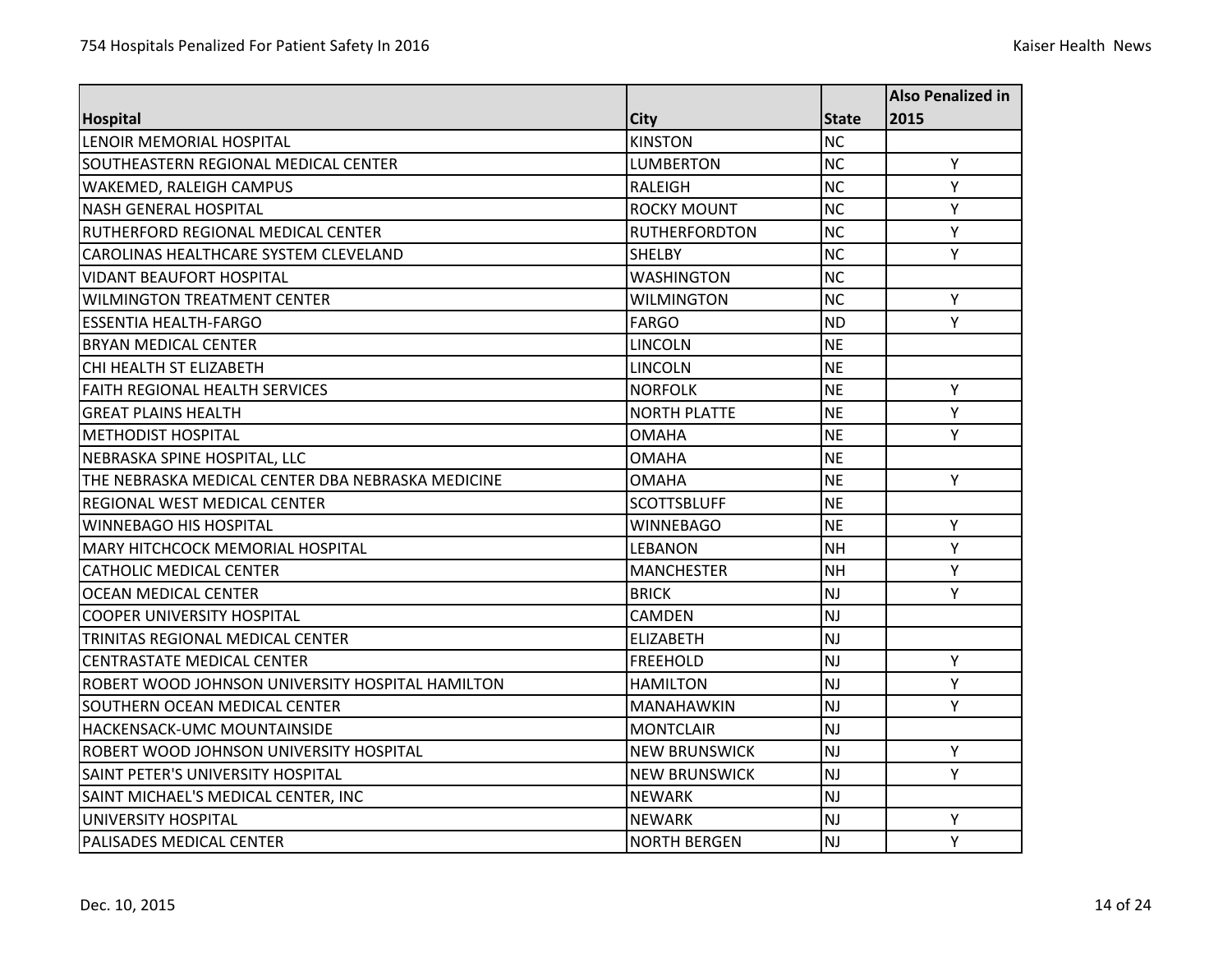|                                                  |                        |              | <b>Also Penalized in</b> |
|--------------------------------------------------|------------------------|--------------|--------------------------|
| <b>Hospital</b>                                  | City                   | <b>State</b> | 2015                     |
| CAPITAL HEALTH MEDICAL CENTER - HOPEWELL         | <b>PENNINGTON</b>      | <b>NJ</b>    | Y                        |
| IST LUKE'S WARREN HOSPITAL                       | <b>PHILLIPSBURG</b>    | <b>NJ</b>    |                          |
| <b>RIVERVIEW MEDICAL CENTER</b>                  | <b>RED BANK</b>        | NJ           |                          |
| <b>VALLEY HOSPITAL</b>                           | <b>RIDGEWOOD</b>       | <b>NJ</b>    |                          |
| ROBERT WOOD JOHNSON UNIVERSITY HOSPITAL SOMERSET | <b>SOMERVILLE</b>      | <b>NJ</b>    | Y                        |
| <b>OVERLOOK MEDICAL CENTER</b>                   | <b>SUMMIT</b>          | NJ           | Y                        |
| CAPITAL HEALTH SYSTEM-FULD CAMPUS                | <b>TRENTON</b>         | <b>NJ</b>    |                          |
| INSPIRA MEDICAL CENTER VINELAND                  | VINELAND               | <b>NJ</b>    | Y                        |
| LOURDES MEDICAL CENTER OF BURLINGTON COUNTY      | <b>WILLINGBORO</b>     | <b>NJ</b>    |                          |
| <b>PRESBYTERIAN HOSPITAL</b>                     | ALBUQUERQUE            | <b>NM</b>    | Υ                        |
| <b>UNM HOSPITAL</b>                              | ALBUQUERQUE            | <b>NM</b>    | Υ                        |
| SAN JUAN REGIONAL MEDICAL CENTER                 | <b>FARMINGTON</b>      | <b>NM</b>    | Y                        |
| CHRISTUS ST VINCENT REGIONAL MEDICAL CENTER      | <b>SANTA FE</b>        | <b>NM</b>    |                          |
| NORTHERN NAVAJO MEDICAL CENTER                   | <b>SHIPROCK</b>        | <b>NM</b>    | Y                        |
| <b>GILA REGIONAL MEDICAL CENTER</b>              | SILVER CITY            | <b>NM</b>    | Υ                        |
| <b>CARSON TAHOE REGIONAL MEDICAL CENTER</b>      | <b>CARSON CITY</b>     | <b>NV</b>    |                          |
| <b>SIERRA SURGERY HOSPITAL</b>                   | <b>CARSON CITY</b>     | <b>NV</b>    |                          |
| <b>BANNER CHURCHILL COMMUNITY HOSPITAL</b>       | <b>FALLON</b>          | <b>NV</b>    |                          |
| ST ROSE DOMINICAN HOSPITALS - SIENA CAMPUS       | <b>HENDERSON</b>       | <b>NV</b>    | Υ                        |
| <b>HARMON HOSPITAL</b>                           | <b>LAS VEGAS</b>       | <b>NV</b>    | Υ                        |
| <b>MOUNTAINVIEW HOSPITAL</b>                     | <b>LAS VEGAS</b>       | <b>NV</b>    | Y                        |
| <b>SPRING VALLEY HOSPITAL MEDICAL CENTER</b>     | <b>LAS VEGAS</b>       | <b>NV</b>    |                          |
| UNIVERSITY MEDICAL CENTER                        | <b>LAS VEGAS</b>       | <b>NV</b>    | Y                        |
| <b>VALLEY HOSPITAL MEDICAL CENTER</b>            | <b>LAS VEGAS</b>       | <b>NV</b>    | Υ                        |
| <b>NORTH VISTA HOSPITAL</b>                      | <b>NORTH LAS VEGAS</b> | <b>NV</b>    | Y                        |
| ISAINT MARY'S REGIONAL MEDICAL CENTER            | <b>RENO</b>            | <b>NV</b>    |                          |
| NYE REGIONAL MEDICAL CENTER                      | <b>TONOPAH</b>         | <b>NV</b>    | Y                        |
| <b>SOUTH LYON MEDICAL CENTER</b>                 | <b>YERINGTON</b>       | <b>NV</b>    |                          |
| ALBANY MEDICAL CENTER HOSPITAL                   | <b>ALBANY</b>          | <b>NY</b>    |                          |
| <b>ST PETER'S HOSPITAL</b>                       | <b>ALBANY</b>          | <b>NY</b>    |                          |
| <b>SOUTHSIDE HOSPITAL</b>                        | <b>BAY SHORE</b>       | <b>NY</b>    | Y                        |
| <b>ST JOSEPH HOSPITAL</b>                        | <b>BETHPAGE</b>        | <b>NY</b>    |                          |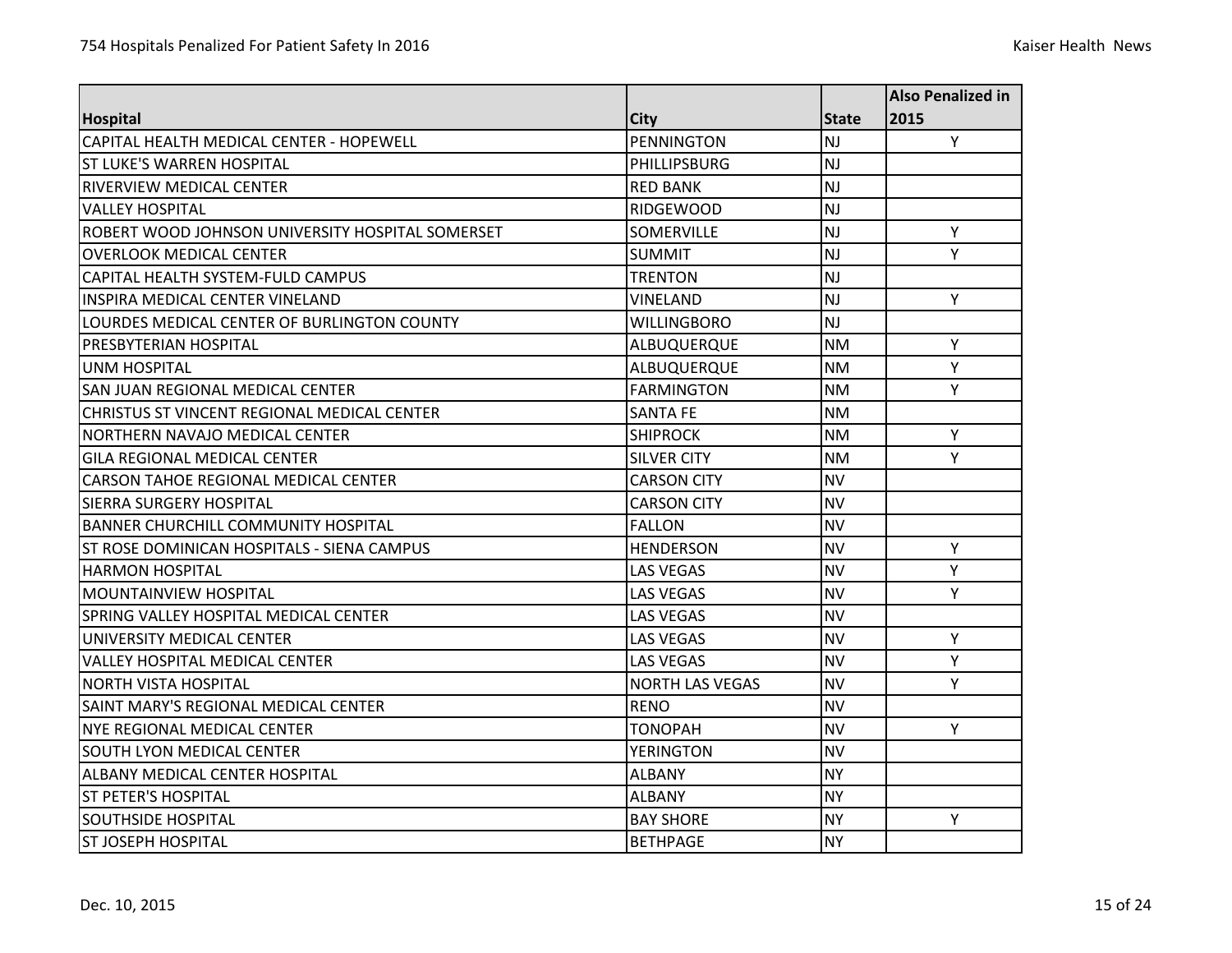|                                                    |                         |              | <b>Also Penalized in</b> |
|----------------------------------------------------|-------------------------|--------------|--------------------------|
| <b>Hospital</b>                                    | <b>City</b>             | <b>State</b> | 2015                     |
| JACOBI MEDICAL CENTER                              | <b>BRONX</b>            | <b>NY</b>    | Y                        |
| <b>MONTEFIORE MEDICAL CENTER</b>                   | <b>BRONX</b>            | <b>NY</b>    | Y                        |
| <b>ST BARNABAS HOSPITAL</b>                        | <b>BRONX</b>            | <b>NY</b>    | Y                        |
| <b>BROOKDALE HOSPITAL MEDICAL CENTER</b>           | <b>BROOKLYN</b>         | <b>NY</b>    | Y                        |
| <b>BROOKLYN HOSPITAL CENTER AT DOWNTOWN CAMPUS</b> | <b>BROOKLYN</b>         | <b>NY</b>    | Y                        |
| <b>CONEY ISLAND HOSPITAL</b>                       | <b>BROOKLYN</b>         | <b>NY</b>    | Υ                        |
| <b>KINGS COUNTY HOSPITAL CENTER</b>                | <b>BROOKLYN</b>         | <b>NY</b>    | Y                        |
| KINGSBROOK JEWISH MEDICAL CENTER                   | <b>BROOKLYN</b>         | <b>NY</b>    | Y                        |
| LUTHERAN MEDICAL CENTER                            | <b>BROOKLYN</b>         | <b>NY</b>    | Y                        |
| <b>WYCKOFF HEIGHTS MEDICAL CENTER</b>              | <b>BROOKLYN</b>         | <b>NY</b>    | Υ                        |
| <b>KALEIDA HEALTH</b>                              | <b>BUFFALO</b>          | <b>NY</b>    | Y                        |
| <b>MERCY HOSPITAL</b>                              | <b>BUFFALO</b>          | <b>NY</b>    |                          |
| ST JOHN'S EPISCOPAL HOSPITAL AT SOUTH SHORE        | <b>FAR ROCKAWAY</b>     | <b>NY</b>    | Y                        |
| <b>FLUSHING HOSPITAL MEDICAL CENTER</b>            | <b>FLUSHING</b>         | <b>NY</b>    |                          |
| <b>GENEVA GENERAL HOSPITAL</b>                     | <b>GENEVA</b>           | <b>NY</b>    |                          |
| <b>GLEN COVE HOSPITAL</b>                          | <b>GLEN COVE</b>        | <b>NY</b>    |                          |
| <b>EASTERN LONG ISLAND HOSPITAL</b>                | <b>GREENPORT</b>        | <b>NY</b>    |                          |
| <b>ST JAMES MERCY HOSPITAL</b>                     | <b>HORNELL</b>          | <b>NY</b>    | Y                        |
| <b>COLUMBIA MEMORIAL HOSPITAL</b>                  | <b>HUDSON</b>           | <b>NY</b>    | Y                        |
| CAYUGA MEDICAL CENTER AT ITHACA                    | <b>ITHACA</b>           | <b>NY</b>    |                          |
| JAMAICA HOSPITAL MEDICAL CENTER                    | <b>JAMAICA</b>          | <b>NY</b>    | Y                        |
| <b>NORTH SHORE UNIVERSITY HOSPITAL</b>             | <b>MANHASSET</b>        | <b>NY</b>    | Y                        |
| <b>MASSENA MEMORIAL HOSPITAL</b>                   | <b>MASSENA</b>          | <b>NY</b>    | Y                        |
| <b>NORTHERN WESTCHESTER HOSPITAL</b>               | <b>MOUNT KISCO</b>      | <b>NY</b>    | Y                        |
| LONG ISLAND JEWISH MEDICAL CENTER                  | <b>NEW HYDE PARK</b>    | <b>NY</b>    |                          |
| <b>MONTEFIORE NEW ROCHELLE HOSPITAL</b>            | <b>NEW ROCHELLE</b>     | <b>NY</b>    |                          |
| <b>LENOX HILL HOSPITAL</b>                         | <b>NEW YORK</b>         | <b>NY</b>    | Y                        |
| <b>METROPOLITAN HOSPITAL CENTER</b>                | <b>NEW YORK</b>         | <b>NY</b>    |                          |
| CHAMPLAIN VALLEY PHYSICIANS HOSPITAL MEDICAL CTR   | PLATTSBURGH             | <b>NY</b>    | Y                        |
| <b>NORTHERN DUTCHESS HOSPITAL</b>                  | <b>RHINEBECK</b>        | <b>NY</b>    |                          |
| <b>ST FRANCIS HOSPITAL, ROSLYN</b>                 | <b>ROSLYN</b>           | <b>NY</b>    |                          |
| <b>SARATOGA HOSPITAL</b>                           | <b>SARATOGA SPRINGS</b> | <b>NY</b>    | Y                        |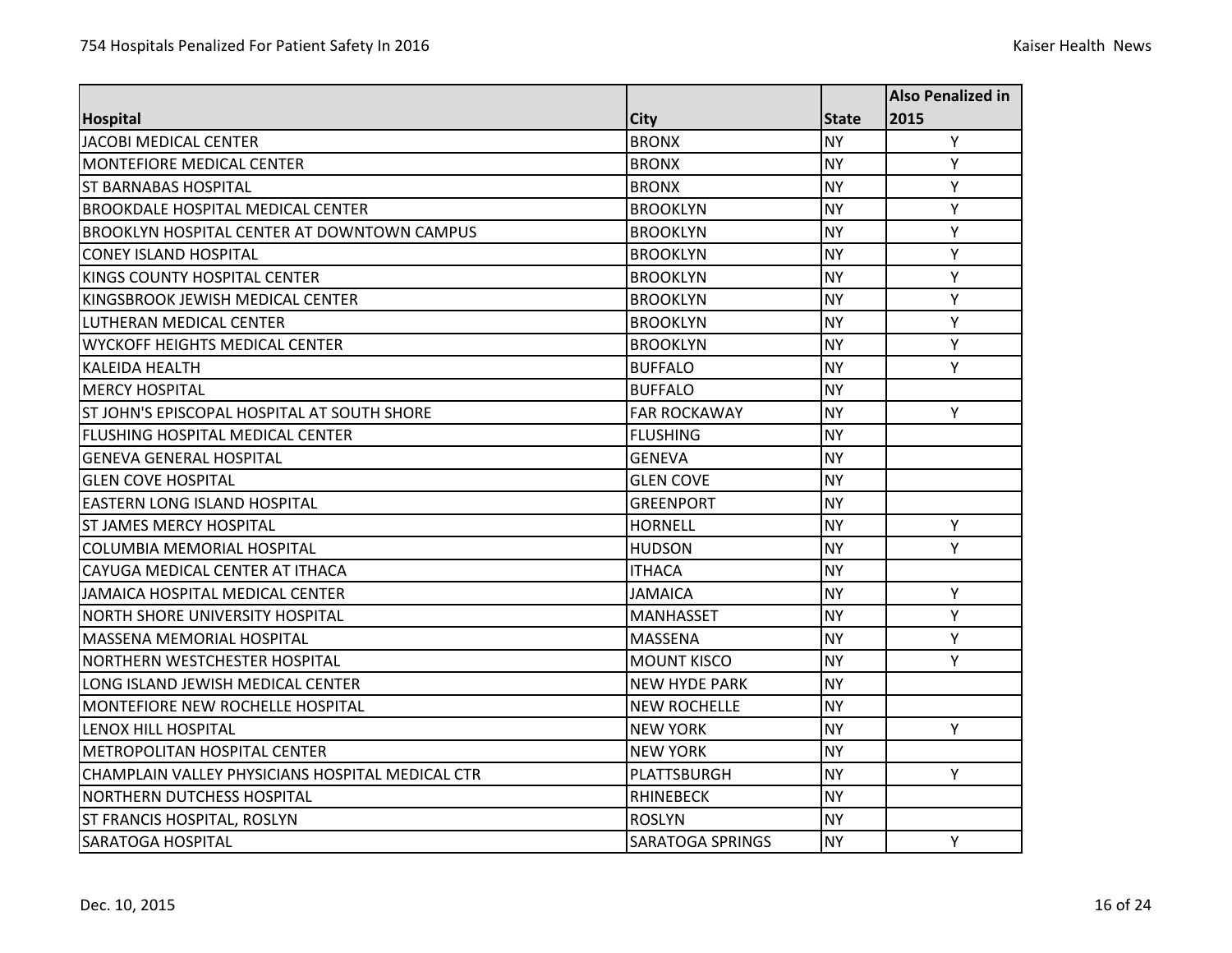|                                            |                     |              | Also Penalized in |
|--------------------------------------------|---------------------|--------------|-------------------|
| <b>Hospital</b>                            | City                | <b>State</b> | 2015              |
| UNIVERSITY HOSPITAL ( STONY BROOK )        | <b>STONY BROOK</b>  | <b>NY</b>    | Y                 |
| <b>GOOD SAMARITAN HOSPITAL OF SUFFERN</b>  | <b>SUFFERN</b>      | <b>NY</b>    |                   |
| <b>CROUSE HOSPITAL</b>                     | <b>SYRACUSE</b>     | <b>NY</b>    | Y                 |
| <b>ST JOSEPH'S HOSPITAL HEALTH CENTER</b>  | <b>SYRACUSE</b>     | <b>NY</b>    |                   |
| <b>ST ELIZABETH MEDICAL CENTER</b>         | <b>UTICA</b>        | <b>NY</b>    | Υ                 |
| WESTCHESTER MEDICAL CENTER                 | VALHALLA            | <b>NY</b>    | Y                 |
| GOOD SAMARITAN HOSPITAL MEDICAL CENTER     | <b>WEST ISLIP</b>   | <b>NY</b>    |                   |
| <b>WHITE PLAINS HOSPITAL CENTER</b>        | <b>WHITE PLAINS</b> | <b>NY</b>    |                   |
| <b>ST JOHN'S RIVERSIDE HOSPITAL</b>        | <b>YONKERS</b>      | <b>NY</b>    |                   |
| <b>ST JOSEPH'S MEDICAL CENTER</b>          | <b>YONKERS</b>      | <b>NY</b>    | Y                 |
| <b>AKRON GENERAL MEDICAL CENTER</b>        | <b>AKRON</b>        | OH           |                   |
| ISUMMA HEALTH SYSTEMS HOSPITALS            | <b>AKRON</b>        | OH           |                   |
| <b>SAMARITAN REGIONAL HEALTH SYSTEM</b>    | <b>ASHLAND</b>      | OH           |                   |
| UNIVERSITY HOSPITALS AHUJA MEDICAL CENTER  | <b>BEACHWOOD</b>    | OH           | Y                 |
| <b>BELLEVUE HOSPITAL</b>                   | <b>BELLEVUE</b>     | OH           |                   |
| <b>ADENA REGIONAL MEDICAL CENTER</b>       | <b>CHILLICOTHE</b>  | OH           | Y                 |
| <b>CLEVELAND CLINIC</b>                    | <b>CLEVELAND</b>    | OH           | Y                 |
| LUTHERAN HOSPITAL                          | <b>CLEVELAND</b>    | OH           |                   |
| <b>METROHEALTH SYSTEM</b>                  | <b>CLEVELAND</b>    | OH           | Y                 |
| <b>ST VINCENT CHARITY MEDICAL CENTER</b>   | <b>CLEVELAND</b>    | OH           | Y                 |
| <b>WOODS AT PARKSIDE, THE</b>              | <b>COLUMBUS</b>     | OH           | Y                 |
| <b>GRAND LAKE HEALTH SYSTEM</b>            | <b>SAINT MARYS</b>  | OH           |                   |
| <b>MERCY TIFFIN HOSPITAL</b>               | <b>TIFFIN</b>       | OH           |                   |
| <b>MERCY ST ANNE HOSPITAL</b>              | <b>TOLEDO</b>       | OH           |                   |
| MERCY ST VINCENT MEDICAL CENTER            | TOLEDO              | OH           | Y                 |
| UNIVERSITY OF TOLEDO MEDICAL CENTER        | <b>TOLEDO</b>       | OH           | Y                 |
| <b>SURGICAL HOSPITAL AT SOUTHWOODS</b>     | YOUNGSTOWN          | OH           |                   |
| CHICKASAW NATION MEDICAL CENTER            | <b>ADA</b>          | OK           | Y                 |
| PUSHMATAHA COUNTY TOWN OF ANTLERS HOSPITAL | <b>ANTLERS</b>      | OK           |                   |
| <b>ALLIANCEHEALTH BLACKWELL</b>            | <b>BLACKWELL</b>    | OK           | Y                 |
| <b>HILLCREST HOSPITAL CUSHING</b>          | <b>CUSHING</b>      | OK           | Y                 |
| <b>SUMMIT MEDICAL CENTER</b>               | <b>EDMOND</b>       | OK           | Y                 |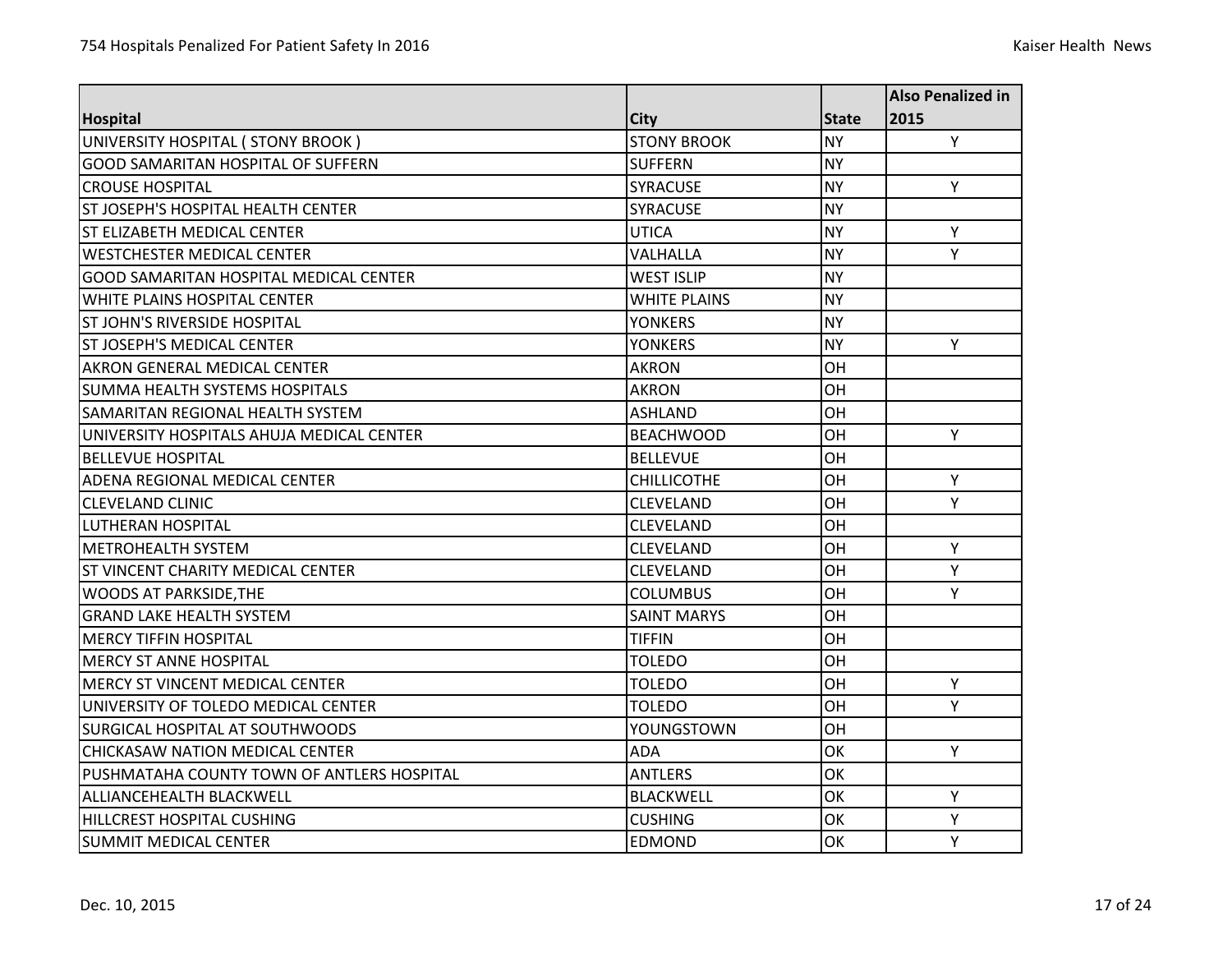|                                                 |                      |              | <b>Also Penalized in</b> |
|-------------------------------------------------|----------------------|--------------|--------------------------|
| <b>Hospital</b>                                 | City                 | <b>State</b> | 2015                     |
| <b>LINDSAY MUNICIPAL HOSPITAL</b>               | <b>LINDSAY</b>       | OK           |                          |
| NORMAN REGIONAL HOSPITAL AUTHORITY              | <b>NORMAN</b>        | OK           |                          |
| O U MEDICAL CENTER                              | <b>OKLAHOMA CITY</b> | OK           | Y                        |
| <b>NEWMAN MEMORIAL HOSPITAL</b>                 | <b>SHATTUCK</b>      | OK           | Y                        |
| ST ANTHONY SHAWNEE HOSPITAL                     | <b>SHAWNEE</b>       | OK           |                          |
| OKLAHOMA STATE UNIVERSITY MEDICAL CENTER        | <b>TULSA</b>         | OK           |                          |
| SOUTHWESTERN REGIONAL MEDICAL CENTER, INC       | <b>TULSA</b>         | OK           | Y                        |
| TULSA SPINE & SPECIALTY HOSPITAL                | <b>TULSA</b>         | OK           |                          |
| <b>CRAIG GENERAL HOSPITAL</b>                   | <b>VINITA</b>        | OK           |                          |
| <b>WAGONER COMMUNITY HOSPITAL</b>               | <b>WAGONER</b>       | OK           |                          |
| <b>ASANTE ASHLAND COMMUNITY HOSPITAL</b>        | <b>ASHLAND</b>       | OR           | Y                        |
| LEGACY MOUNT HOOD MEDICAL CENTER                | <b>GRESHAM</b>       | <b>OR</b>    | Y                        |
| <b>WILLAMETTE VALLEY MEDICAL CENTER</b>         | <b>MCMINNVILLE</b>   | OR           |                          |
| PROVIDENCE MEDFORD MEDICAL CENTER               | <b>MEDFORD</b>       | <b>OR</b>    | Y                        |
| SAINT ALPHONSUS MEDICAL CENTER - ONTARIO, INC   | ONTARIO              | <b>OR</b>    |                          |
| LEGACY EMANUEL MEDICAL CENTER                   | <b>PORTLAND</b>      | OR           | Y                        |
| LEGACY GOOD SAMARITAN MEDICAL CENTER            | <b>PORTLAND</b>      | <b>OR</b>    | Y                        |
| PROVIDENCE ST VINCENT MEDICAL CENTER            | <b>PORTLAND</b>      | OR           | Y                        |
| SANTIAM MEMORIAL HOSPITAL                       | <b>STAYTON</b>       | <b>OR</b>    | Y                        |
| LEHIGH VALLEY HOSPITAL                          | <b>ALLENTOWN</b>     | PA           | Υ                        |
| <b>SACRED HEART HOSPITAL</b>                    | <b>ALLENTOWN</b>     | PA           |                          |
| SURGICAL SPECIALTY CENTER AT COORDINATED HEALTH | <b>ALLENTOWN</b>     | PA           | Y                        |
| <b>HERITAGE VALLEY BEAVER</b>                   | <b>BEAVER</b>        | PA           | Υ                        |
| COORDINATED HEALTH ORTHOPEDIC HOSPITAL          | <b>BETHLEHEM</b>     | PA           |                          |
| <b>GEISINGER - BLOOMSBURG HOSPITAL</b>          | <b>BLOOMSBURG</b>    | PA           |                          |
| MAIN LINE HOSPITAL BRYN MAWR CAMPUS             | <b>BRYN MAWR</b>     | PA           | Y                        |
| <b>BRANDYWINE HOSPITAL</b>                      | <b>COATESVILLE</b>   | PA           | Υ                        |
| <b>GEISINGER MEDICAL CENTER</b>                 | <b>DANVILLE</b>      | PA           | Υ                        |
| <b>MERCY FITZGERALD HOSPITAL</b>                | <b>DARBY</b>         | PA           |                          |
| ELLWOOD CITY HOSPITAL                           | <b>ELLWOOD CITY</b>  | PA           |                          |
| EPHRATA COMMUNITY HOSPITAL                      | <b>EPHRATA</b>       | PA           | Υ                        |
| SAINT VINCENT HOSPITAL                          | ERIE                 | PA           | Y                        |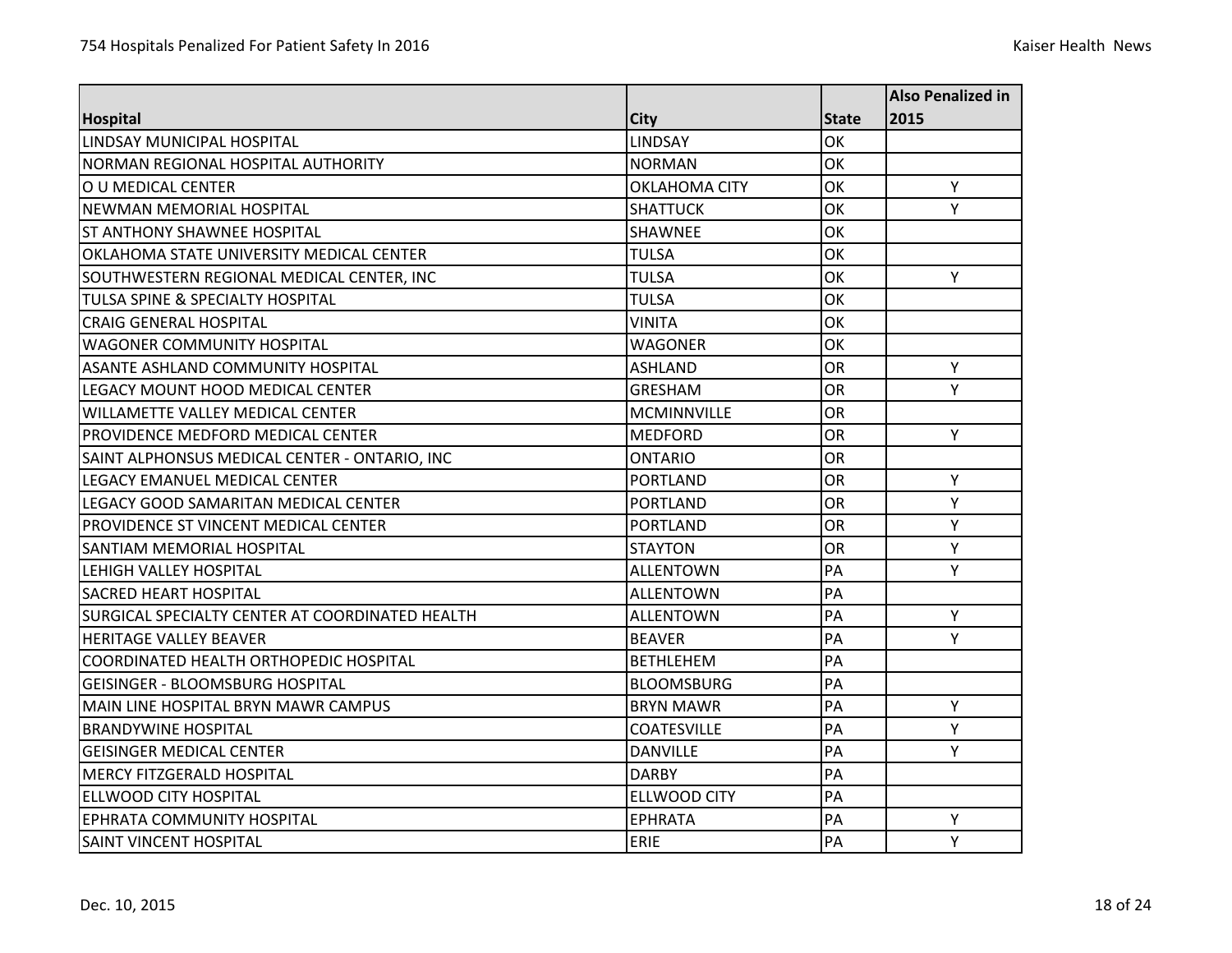|                                                |                         |                | <b>Also Penalized in</b> |
|------------------------------------------------|-------------------------|----------------|--------------------------|
| <b>Hospital</b>                                | <b>City</b>             | <b>State</b>   | 2015                     |
| <b>GETTYSBURG HOSPITAL</b>                     | <b>GETTYSBURG</b>       | PA             |                          |
| J C BLAIR MEMORIAL HOSPITAL                    | <b>HUNTINGDON</b>       | PA             |                          |
| <b>KANE COMMUNITY HOSPITAL</b>                 | <b>KANE</b>             | PA             |                          |
| <b>ACMH HOSPITAL</b>                           | <b>KITTANNING</b>       | PA             | Y                        |
| LANCASTER GENERAL HOSPITAL                     | LANCASTER               | PA             |                          |
| <b>GNADEN HUETTEN MEMORIAL HOSPITAL</b>        | <b>LEHIGHTON</b>        | PA             |                          |
| HEART OF LANCASTER REGIONAL MEDICAL CENTER     | <b>LITITZ</b>           | PA             |                          |
| <b>PALMERTON HOSPITAL</b>                      | <b>PALMERTON</b>        | PA             | Y                        |
| MAIN LINE HOSPITAL PAOLI                       | <b>PAOLI</b>            | PA             | Y                        |
| ALBERT EINSTEIN MEDICAL CENTER                 | PHILADELPHIA            | PA             | Υ                        |
| CANCER TREATMENT CENTERS OF AMERICA            | PHILADELPHIA            | PA             | Y                        |
| <b>HAHNEMANN UNIVERSITY HOSPITAL</b>           | PHILADELPHIA            | PA             |                          |
| HOSPITAL OF UNIV OF PENNSYLVANIA               | PHILADELPHIA            | PA             | Y                        |
| PENNSYLVANIA HOSPITAL                          | PHILADELPHIA            | PA             | Υ                        |
| <b>ST JOSEPH'S HOSPITAL</b>                    | PHILADELPHIA            | PA             | Υ                        |
| THOMAS JEFFERSON UNIVERSITY HOSPITAL           | PHILADELPHIA            | PA             | Y                        |
| <b>ALLEGHENY GENERAL HOSPITAL</b>              | <b>PITTSBURGH</b>       | PA             |                          |
| UPMC PRESBYTERIAN SHADYSIDE                    | PITTSBURGH              | PA             | Y                        |
| <b>WESTERN PENNSYLVANIA HOSPITAL</b>           | <b>PITTSBURGH</b>       | PA             |                          |
| PUNXSUTAWNEY AREA HOSPITAL                     | PUNXSUTAWNEY            | PA             |                          |
| <b>READING HOSPITAL</b>                        | <b>READING</b>          | PA             |                          |
| <b>NASON HOSPITAL</b>                          | <b>ROARING SPRING</b>   | PA             | Y                        |
| <b>GRAND VIEW HOSPITAL</b>                     | SELLERSVILLE            | PA             | Y                        |
| <b>GEISINGER WYOMING VALLEY MEDICAL CENTER</b> | <b>WILKES BARRE</b>     | PA             | Y                        |
| <b>MEMORIAL HOSPITAL</b>                       | <b>YORK</b>             | PA             | Y                        |
| WELLSPAN SURGERY AND REHABILITATION HOSPITAL   | <b>YORK</b>             | PA             |                          |
| <b>NEWPORT HOSPITAL</b>                        | <b>NEWPORT</b>          | R <sub>l</sub> |                          |
| <b>OUR LADY OF FATIMA HOSPITAL</b>             | <b>NORTH PROVIDENCE</b> | R1             | Y                        |
| <b>MIRIAM HOSPITAL</b>                         | <b>PROVIDENCE</b>       | R <sub>l</sub> |                          |
| <b>RHODE ISLAND HOSPITAL</b>                   | <b>PROVIDENCE</b>       | R <sub>l</sub> | Y                        |
| <b>ROGER WILLIAMS MEDICAL CENTER</b>           | <b>PROVIDENCE</b>       | R <sub>l</sub> |                          |
| <b>KENT COUNTY MEMORIAL HOSPITAL</b>           | <b>WARWICK</b>          | R <sub>l</sub> |                          |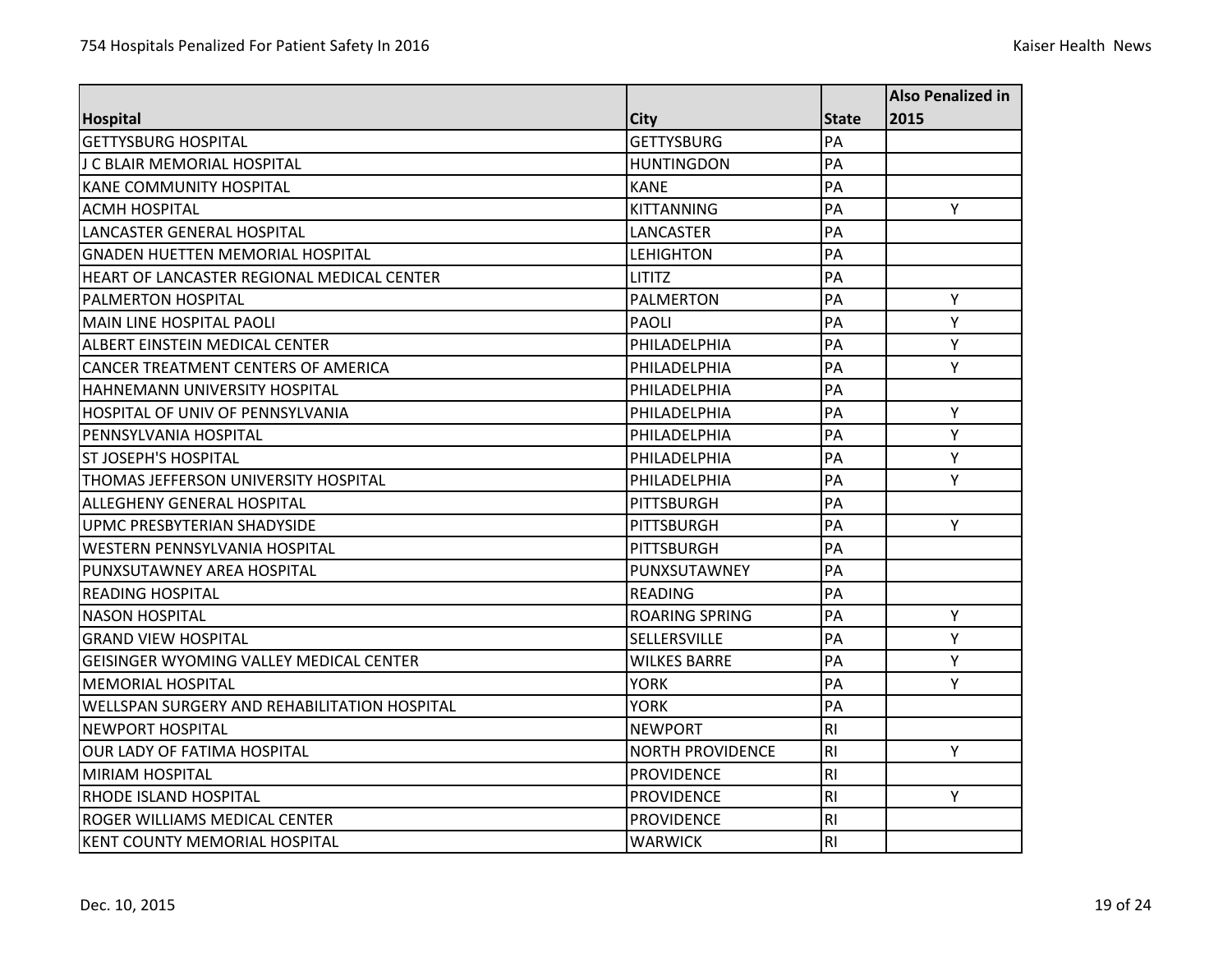|                                               |                           |                 | <b>Also Penalized in</b> |
|-----------------------------------------------|---------------------------|-----------------|--------------------------|
| <b>Hospital</b>                               | City                      | <b>State</b>    | 2015                     |
| <b>WESTERLY HOSPITAL</b>                      | <b>WESTERLY</b>           | R <sub>l</sub>  | Y                        |
| AIKEN REGIONAL MEDICAL CENTER                 | <b>AIKEN</b>              | <b>SC</b>       | Y                        |
| <b>MARLBORO PARK HOSPITAL</b>                 | <b>BENNETTSVILLE</b>      | <b>SC</b>       |                          |
| <b>BON SECOURS-ST FRANCIS XAVIER HOSPITAL</b> | <b>CHARLESTON</b>         | <b>SC</b>       |                          |
| <b>MUSC MEDICAL CENTER</b>                    | CHARLESTON                | SC              | Y                        |
| <b>TRIDENT MEDICAL CENTER</b>                 | <b>CHARLESTON</b>         | <b>SC</b>       |                          |
| <b>CHESTER REGIONAL MEDICAL CENTER</b>        | <b>CHESTER</b>            | <b>SC</b>       |                          |
| PALMETTO HEALTH BAPTIST                       | <b>COLUMBIA</b>           | <b>SC</b>       | Υ                        |
| PALMETTO HEALTH RICHLAND                      | <b>COLUMBIA</b>           | $\overline{SC}$ | Y                        |
| <b>CONWAY MEDICAL CENTER</b>                  | <b>CONWAY</b>             | <b>SC</b>       | Υ                        |
| <b>MARY BLACK HEALTH SYSTEM GAFFNEY</b>       | <b>GAFFNEY</b>            | <b>SC</b>       | Y                        |
| <b>SELF REGIONAL HEALTHCARE</b>               | <b>GREENWOOD</b>          | <b>SC</b>       |                          |
| HILTON HEAD REGIONAL MEDICAL CENTER           | <b>HILTON HEAD ISLAND</b> | <b>SC</b>       |                          |
| <b>SPRINGS MEMORIAL HOSPITAL</b>              | LANCASTER                 | $\overline{SC}$ |                          |
| <b>GHS OCONEE MEMORIAL HOSPITAL</b>           | <b>SENECA</b>             | <b>SC</b>       | Y                        |
| <b>SPARTANBURG REGIONAL MEDICAL CENTER</b>    | <b>SPARTANBURG</b>        | <b>SC</b>       | Y                        |
| <b>TUOMEY HEALTHCARE SYSTEM</b>               | <b>SUMTER</b>             | SC              |                          |
| <b>BROOKINGS HEALTH SYSTEM</b>                | <b>BROOKINGS</b>          | <b>SD</b>       |                          |
| SANFORD USD MEDICAL CENTER                    | <b>SIOUX FALLS</b>        | <b>SD</b>       | Υ                        |
| <b>ERLANGER MEDICAL CENTER</b>                | CHATTANOOGA               | <b>TN</b>       | Υ                        |
| MEMORIAL HEALTHCARE SYSTEM, INC               | <b>CHATTANOOGA</b>        | <b>TN</b>       |                          |
| <b>GATEWAY MEDICAL CENTER</b>                 | CLARKSVILLE               | <b>TN</b>       | Y                        |
| HOUSTON COUNTY COMMUNITY HOSPITAL             | <b>ERIN</b>               | <b>TN</b>       |                          |
| TRISTAR HENDERSONVILLE MEDICAL CENTER         | HENDERSONVILLE            | <b>TN</b>       | Y                        |
| JACKSON-MADISON COUNTY GENERAL HOSPITAL       | <b>JACKSON</b>            | <b>TN</b>       |                          |
| <b>WELLMONT HOLSTON VALLEY MEDICAL CENTER</b> | <b>KINGSPORT</b>          | <b>TN</b>       |                          |
| <b>TENNOVA HEALTHCARE</b>                     | <b>KNOXVILLE</b>          | <b>TN</b>       |                          |
| THE UNIVERSITY OF TN MEDICAL CENTER           | <b>KNOXVILLE</b>          | <b>TN</b>       | Y                        |
| LIVINGSTON REGIONAL HOSPITAL                  | <b>LIVINGSTON</b>         | <b>TN</b>       |                          |
| <b>BAPTIST MEMORIAL HOSPITAL</b>              | <b>MEMPHIS</b>            | <b>TN</b>       | Υ                        |
| <b>REGIONAL ONE HEALTH</b>                    | <b>MEMPHIS</b>            | <b>TN</b>       | Y                        |
| <b>TRUSTPOINT HOSPITAL</b>                    | <b>MURFREESBORO</b>       | <b>TN</b>       |                          |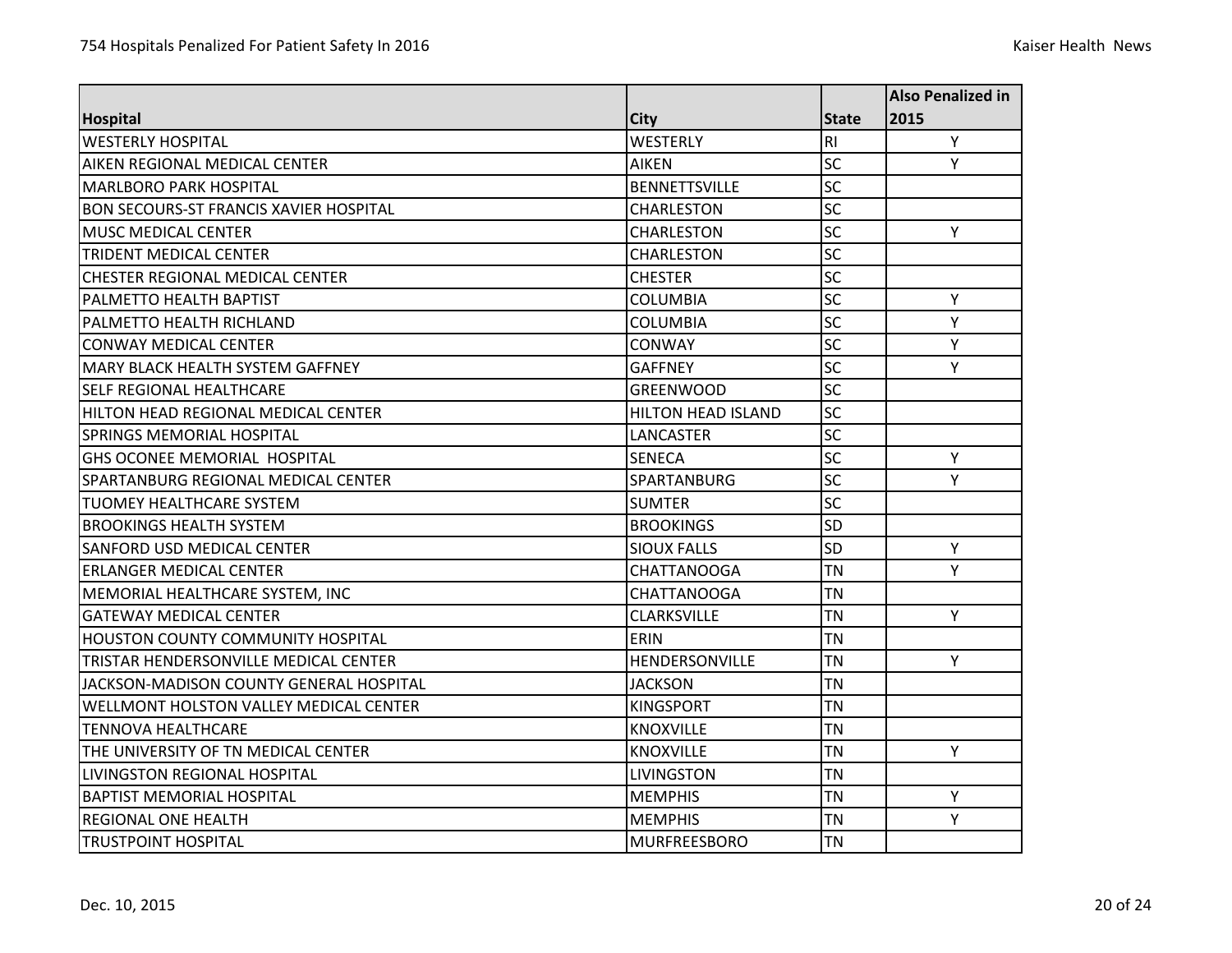|                                                               |                        |              | <b>Also Penalized in</b> |
|---------------------------------------------------------------|------------------------|--------------|--------------------------|
| <b>Hospital</b>                                               | City                   | <b>State</b> | 2015                     |
| <b>METRO NASHVILLE GENERAL HOSPITAL</b>                       | <b>NASHVILLE</b>       | <b>TN</b>    |                          |
| SAINT THOMAS WEST HOSPITAL                                    | <b>NASHVILLE</b>       | <b>TN</b>    |                          |
| <b>WELLMONT HAWKINS COUNTY MEMORIAL HOSPITAL</b>              | <b>ROGERSVILLE</b>     | <b>TN</b>    |                          |
| METHODIST HEALTHCARE FAYETTE HOSPITAL                         | <b>SOMERVILLE</b>      | <b>TN</b>    | Y                        |
| <b>HIGHLANDS MEDICAL CENTER</b>                               | <b>SPARTA</b>          | <b>TN</b>    |                          |
| <b>BAPTIST ST ANTHONY'S HOSPITAL</b>                          | <b>AMARILLO</b>        | <b>TX</b>    |                          |
| <b>CARE REGIONAL MEDICAL CENTER</b>                           | <b>ARANSAS PASS</b>    | <b>TX</b>    |                          |
| <b>SETON MEDICAL CENTER AUSTIN</b>                            | <b>AUSTIN</b>          | <b>TX</b>    | Y                        |
| ST DAVID'S SOUTH AUSTIN MEDICAL CENTER                        | AUSTIN                 | <b>TX</b>    | Y                        |
| UNIVERSITY MEDICAL CENTER AT BRACKENRIDGE                     | <b>AUSTIN</b>          | <b>TX</b>    | Y                        |
| <b>BAPTIST BEAUMONT HOSPITAL</b>                              | <b>BEAUMONT</b>        | <b>TX</b>    |                          |
| TEXAS HEALTH HARRIS METHODIST HURST-EULESS-BEDFORD            | <b>BEDFORD</b>         | <b>TX</b>    |                          |
| PHYSICIANS CENTRE, THE                                        | <b>BRYAN</b>           | <b>TX</b>    |                          |
| <b>BAYLOR MEDICAL CENTER AT CARROLLTON</b>                    | CARROLLTON             | <b>TX</b>    | Y                        |
| <b>BAYLOR SCOTT &amp; WHITE EMERGENCY MEDICAL CENTER AT C</b> | <b>CEDAR PARK</b>      | <b>TX</b>    |                          |
| <b>GOODALL WITCHER HOSPITAL</b>                               | <b>CLIFTON</b>         | <b>TX</b>    | Y                        |
| <b>SCOTT &amp; WHITE HOSPITAL- COLLEGE STATION</b>            | <b>COLLEGE STATION</b> | <b>TX</b>    |                          |
| <b>BAYLOR UNIVERSITY MEDICAL CENTER</b>                       | <b>DALLAS</b>          | <b>TX</b>    | Υ                        |
| PARKLAND HEALTH AND HOSPITAL SYSTEM                           | <b>DALLAS</b>          | <b>TX</b>    | Y                        |
| TEXAS HEALTH PRESBYTERIAN HOSPITAL DALLAS                     | <b>DALLAS</b>          | <b>TX</b>    | Υ                        |
| UT SOUTHWESTERN UNIVERSITY HOSPITAL ST PAUL                   | <b>DALLAS</b>          | <b>TX</b>    | Υ                        |
| TEXAS HEALTH PRESBYTERIAN HOSPITAL DENTON                     | <b>DENTON</b>          | <b>TX</b>    |                          |
| <b>NIX COMMUNITY GENERAL HOSPITAL</b>                         | <b>DILLEY</b>          | <b>TX</b>    |                          |
| <b>MOORE COUNTY HOSPITAL DISTRICT</b>                         | <b>DUMAS</b>           | <b>TX</b>    |                          |
| UNIVERSITY MEDICAL CENTER OF EL PASO                          | EL PASO                | <b>TX</b>    | Y                        |
| BAYLOR SCOTT AND WHITE ALL SAINTS MEDICAL CENTER              | <b>FORT WORTH</b>      | <b>TX</b>    | Y                        |
| <b>JPS HEALTH NETWORK</b>                                     | <b>FORT WORTH</b>      | <b>TX</b>    | Υ                        |
| PLAZA MEDICAL CENTER OF FORT WORTH                            | <b>FORT WORTH</b>      | <b>TX</b>    |                          |
| <b>CENTENNIAL MEDICAL CENTER</b>                              | <b>FRISCO</b>          | <b>TX</b>    |                          |
| UNIVERSITY OF TEXAS MEDICAL BRANCH                            | <b>GALVESTON</b>       | <b>TX</b>    | Y                        |
| BAYLOR SCOTT & WHITE MEDICAL CENTER GRAPEVINE                 | <b>GRAPEVINE</b>       | <b>TX</b>    | Y                        |
| <b>HILL REGIONAL HOSPITAL</b>                                 | <b>HILLSBORO</b>       | <b>TX</b>    | Y                        |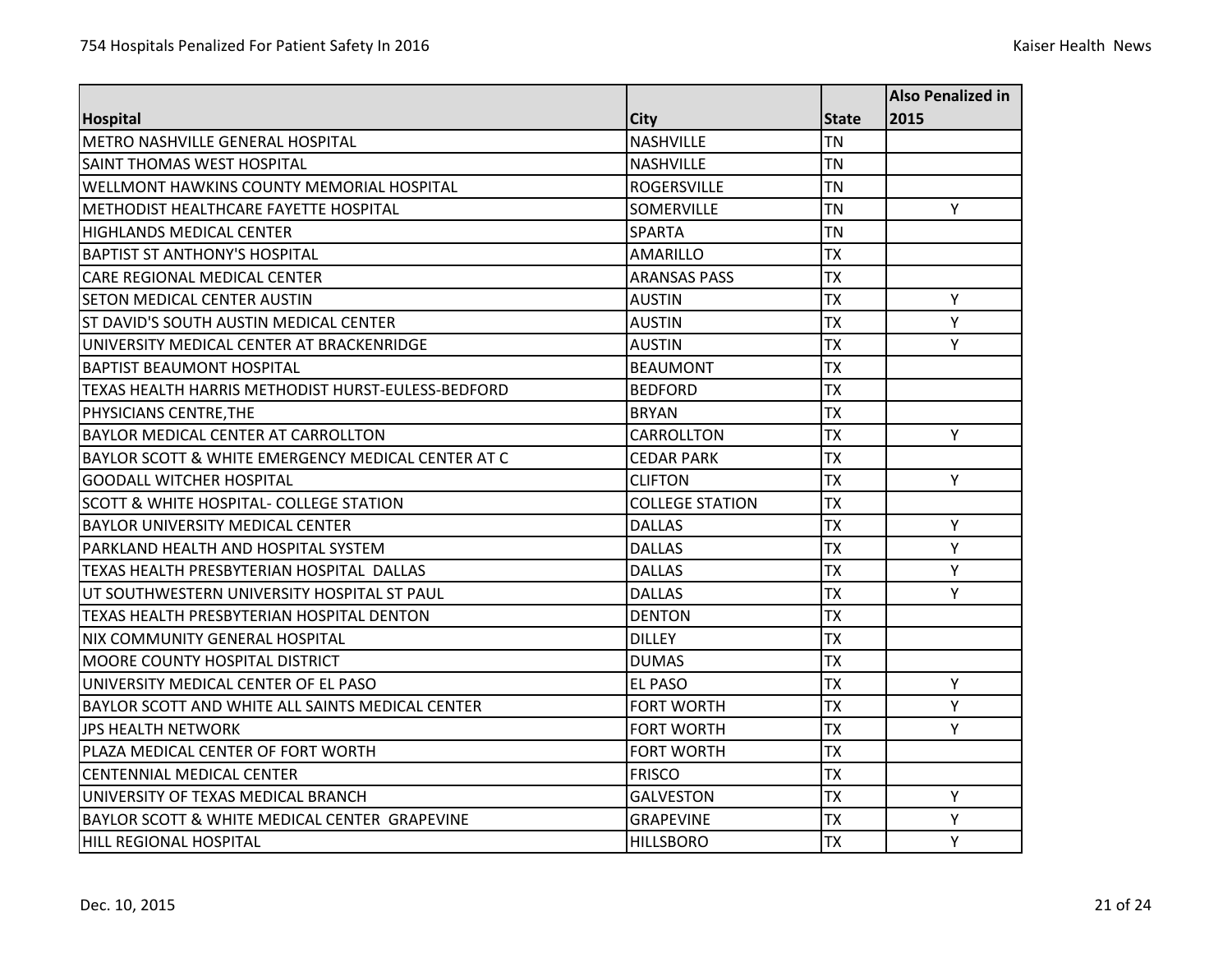|                                                         |                             |              | <b>Also Penalized in</b> |
|---------------------------------------------------------|-----------------------------|--------------|--------------------------|
| <b>Hospital</b>                                         | City                        | <b>State</b> | 2015                     |
| CHI ST LUKE'S HEALTH BAYLOR COLLEGE OF MEDICINE ME      | <b>HOUSTON</b>              | <b>TX</b>    |                          |
| DOCTORS HOSPITAL TIDWFLL                                | <b>HOUSTON</b>              | <b>TX</b>    |                          |
| <b>HARRIS HEALTH SYSTEM</b>                             | <b>HOUSTON</b>              | <b>TX</b>    |                          |
| <b>HOPEBRIDGE HOSPITAL</b>                              | <b>HOUSTON</b>              | <b>TX</b>    | Y                        |
| ST LUKE'S HOSPITAL AT THE VINTAGE                       | <b>HOUSTON</b>              | <b>TX</b>    |                          |
| BAYLOR MEDICAL CENTER AT IRVING                         | <b>IRVING</b>               | <b>TX</b>    |                          |
| <b>EAST TEXAS MEDICAL CENTER JACKSONVILLE</b>           | <b>JACKSONVILLE</b>         | <b>TX</b>    | Y                        |
| <b>MEDICAL ARTS HOSPITAL</b>                            | LAMESA                      | <b>TX</b>    |                          |
| <b>COVENANT HOSPITAL LEVELLAND</b>                      | LEVELLAND                   | <b>TX</b>    | Y                        |
| <b>GOOD SHEPHERD MEDICAL CENTER MARSHALL</b>            | <b>MARSHALL</b>             | <b>TX</b>    |                          |
| RIO GRANDE REGIONAL HOSPITAL                            | <b>MCALLEN</b>              | <b>TX</b>    | Υ                        |
| <b>NORTH HILLS HOSPITAL</b>                             | <b>NORTH RICHLAND HILLS</b> | <b>TX</b>    | Y                        |
| MEMORIAL HERMANN BAPTIST ORANGE HOSPITAL                | ORANGE                      | <b>TX</b>    |                          |
| SURGERY SPECIALTY HOSPITALS OF AMERICA SE HOUSTON       | PASADENA                    | <b>TX</b>    |                          |
| BAYLOR REGIONAL MEDICAL CENTER AT PLANO                 | <b>PLANO</b>                | <b>TX</b>    |                          |
| IMEDICAL CENTER OF PLANO                                | <b>PLANO</b>                | <b>TX</b>    | Y                        |
| THE HEART HOSPITAL BAYLOR PLANO                         | <b>PLANO</b>                | <b>TX</b>    | Y                        |
| <b>SCOTT &amp; WHITE HOSPITAL-ROUND ROCK</b>            | <b>ROUND ROCK</b>           | <b>TX</b>    |                          |
| SETON MEDICAL CENTER WILLIAMSON                         | ROUND ROCK                  | <b>TX</b>    |                          |
| <b>CHRISTUS SANTA ROSA HOSPITAL</b>                     | <b>SAN ANTONIO</b>          | <b>TX</b>    |                          |
| <b>INNOVA HOSPITAL SAN ANTONIO</b>                      | <b>SAN ANTONIO</b>          | <b>TX</b>    |                          |
| <b>NIX HEALTH CARE SYSTEM</b>                           | <b>SAN ANTONIO</b>          | <b>TX</b>    | Y                        |
| UNIVERSITY HEALTH SYSTEM                                | <b>SAN ANTONIO</b>          | <b>TX</b>    | Y                        |
| <b>COGDELL MEMORIAL HOSPITAL</b>                        | <b>SNYDER</b>               | <b>TX</b>    |                          |
| <b>TEXAS HEALTH HARRIS METHODIST HOSPITAL SOUTHLAKE</b> | SOUTHLAKE                   | <b>TX</b>    |                          |
| <b>SUGAR LAND SURGICAL HOSPITAL LLP</b>                 | <b>SUGAR LAND</b>           | <b>TX</b>    |                          |
| <b>SCOTT &amp; WHITE MEMORIAL HOSPITAL</b>              | <b>TEMPLE</b>               | <b>TX</b>    | Y                        |
| <b>ST LUKES LAKESIDE HOSPITAL</b>                       | THE WOODLANDS               | <b>TX</b>    | Y                        |
| <b>INTERMOUNTAIN MEDICAL CENTER</b>                     | <b>MURRAY</b>               | UT           | Y                        |
| THE ORTHOPEDIC SPECIALTY HOSPITAL                       | <b>MURRAY</b>               | UT           | Y                        |
| <b>MCKAY DEE HOSPITAL</b>                               | <b>OGDEN</b>                | UT           | Υ                        |
| <b>CASTLEVIEW HOSPITAL</b>                              | <b>PRICE</b>                | UT           | Y                        |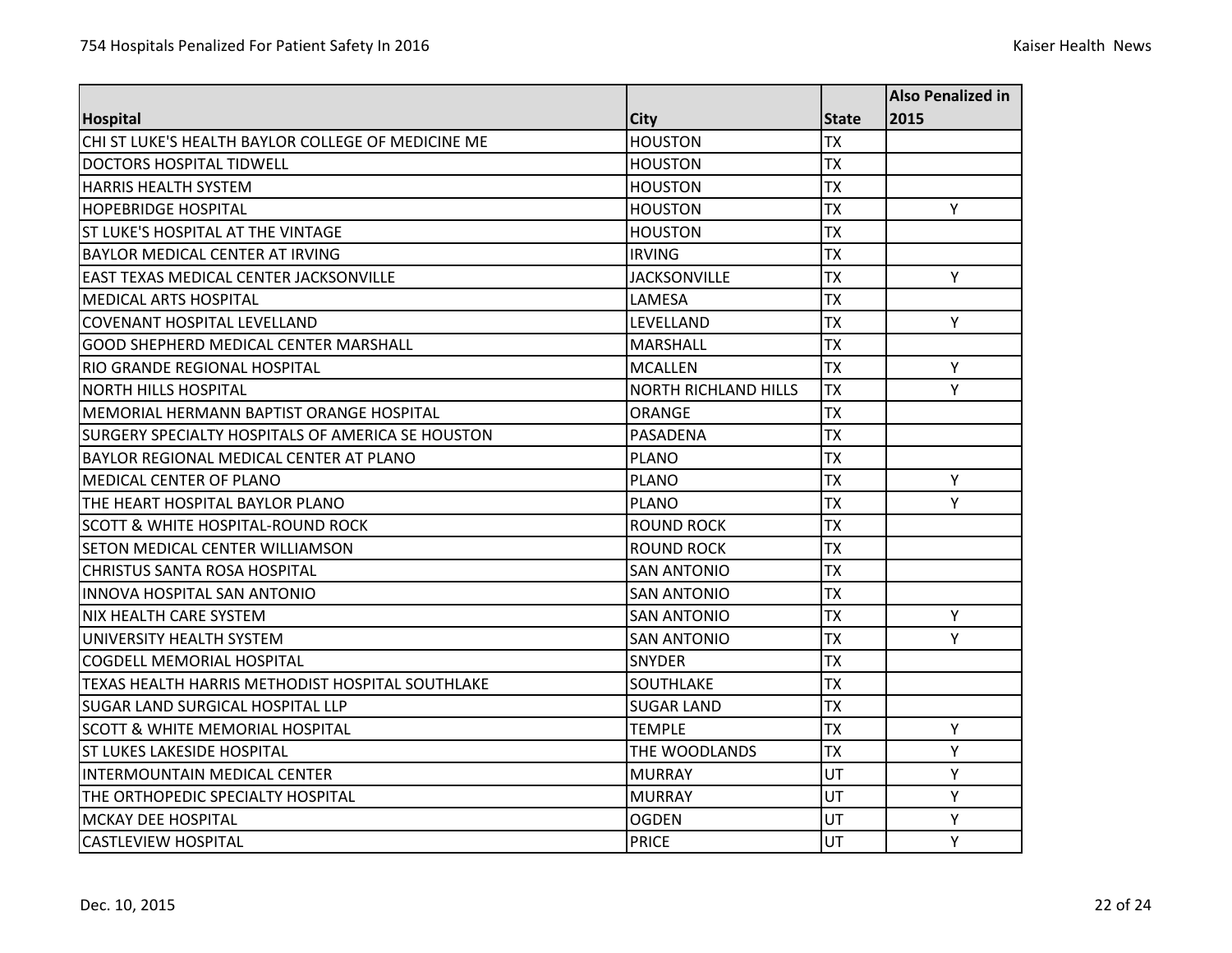|                                                   |                        |              | Also Penalized in |
|---------------------------------------------------|------------------------|--------------|-------------------|
| <b>Hospital</b>                                   | <b>City</b>            | <b>State</b> | 2015              |
| UTAH VALLEY REGIONAL MEDICAL CENTER               | <b>PROVO</b>           | <b>UT</b>    | Y                 |
| <b>RIVERTON HOSPITAL</b>                          | <b>RIVERTON</b>        | UT           | Y                 |
| <b>LDS HOSPITAL</b>                               | <b>SALT LAKE CITY</b>  | UT           | Y                 |
| <b>SALT LAKE REGIONAL MEDICAL CENTER</b>          | <b>SALT LAKE CITY</b>  | UT           | Y                 |
| <b>ST MARKS HOSPITAL</b>                          | <b>SALT LAKE CITY</b>  | UT           | Υ                 |
| UNIVERSITY HEALTH CARE/UNIV HOSPITALS AND CLINICS | <b>SALT LAKE CITY</b>  | UT           | Υ                 |
| <b>BEAR RIVER VALLEY HOSPITAL</b>                 | <b>TREMONTON</b>       | UT           | Y                 |
| <b>BEDFORD MEMORIAL HOSPITAL</b>                  | <b>BEDFORD</b>         | VA           |                   |
| UNIVERSITY OF VIRGINIA MEDICAL CENTER             | <b>CHARLOTTESVILLE</b> | <b>VA</b>    | Y                 |
| <b>INOVA FAIRFAX HOSPITAL</b>                     | <b>FALLS CHURCH</b>    | VA           | Υ                 |
| <b>WARREN MEMORIAL HOSPITAL</b>                   | <b>FRONT ROYAL</b>     | VA           |                   |
| CENTRA HEALTH, INC                                | <b>LYNCHBURG</b>       | <b>VA</b>    | Y                 |
| <b>SMYTH COUNTY COMMUNITY HOSPITAL</b>            | <b>MARION</b>          | VA           |                   |
| <b>BON SECOURS DEPAUL MEDICAL CENTER</b>          | <b>NORFOLK</b>         | <b>VA</b>    | Y                 |
| SENTARA NORFOLK GENERAL HOSPITAL                  | <b>NORFOLK</b>         | VA           |                   |
| HIRAM W. DAVIS MEDICAL CENTER                     | <b>PETERSBURG</b>      | VA           | Y                 |
| LEWISGALE HOSPITAL PULASKI                        | PULASKI                | VA           |                   |
| <b>MEDICAL COLLEGE OF VIRGINIA HOSPITALS</b>      | <b>RICHMOND</b>        | <b>VA</b>    | Y                 |
| <b>CARILION ROANOKE MEMORIAL HOSPITAL</b>         | <b>ROANOKE</b>         | VA           | Y                 |
| <b>STAFFORD HOSPITAL, LLC</b>                     | <b>STAFFORD</b>        | VA           | Υ                 |
| ISENTARA NORTHERN VIRGINIA MEDICAL CENTER         | <b>WOODBRIDGE</b>      | VA           |                   |
| <b>BRATTLEBORO MEMORIAL HOSPITAL</b>              | <b>BRATTLEBORO</b>     | VT           |                   |
| <b>NORTHWESTERN MEDICAL CENTER INC</b>            | <b>SAINT ALBANS</b>    | VT           |                   |
| <b>MULTICARE AUBURN MEDICAL CENTER</b>            | <b>AUBURN</b>          | <b>WA</b>    | Y                 |
| <b>HIGHLINE MEDICAL CENTER</b>                    | <b>BURIEN</b>          | WA           |                   |
| <b>SWEDISH ISSAQUAH</b>                           | <b>ISSAQUAH</b>        | <b>WA</b>    |                   |
| <b>KENNEWICK GENERAL HOSPITAL</b>                 | <b>KENNEWICK</b>       | <b>WA</b>    | Υ                 |
| MULTICARE GOOD SAMARITAN HOSPITAL                 | PUYALLUP               | <b>WA</b>    | Y                 |
| <b>VALLEY MEDICAL CENTER</b>                      | <b>RENTON</b>          | <b>WA</b>    | Y                 |
| <b>HARBORVIEW MEDICAL CENTER</b>                  | <b>SEATTLE</b>         | <b>WA</b>    | Y                 |
| <b>SWEDISH MEDICAL CENTER</b>                     | <b>SEATTLE</b>         | <b>WA</b>    | Υ                 |
| SWEDISH MEDICAL CENTER / CHERRY HILL              | <b>SEATTLE</b>         | <b>WA</b>    | Y                 |